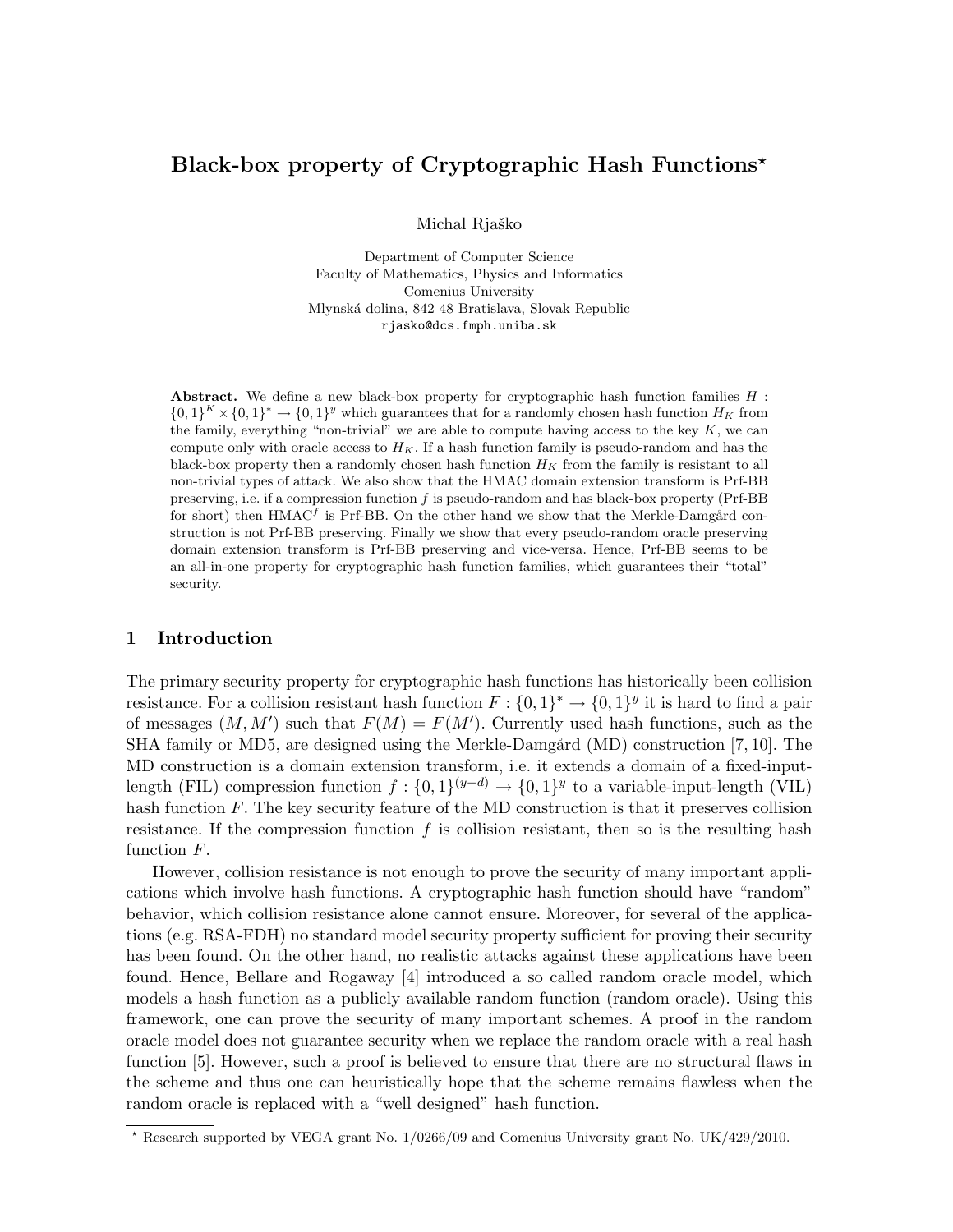Real hash functions are often built using some smaller components such as compression function in the case of the MD construction. On the other hand, in the random oracle model, hash functions are modeled as a monolithic oracle without any subcomponents. In order to avoid such a contrast between theory and practice, Maurer, Renner and Holenstein introduced the indifferentiability framework [9] and consequently Coron et. al defined a property for hash functions called pseudo-random oracle  $[6]$ . If a hash function F is pseudo-random oracle then it is indifferentiable from the random oracle. Hence,  $F$  can be used in any cryptosystem instead of the random oracle without loosing the security. The pseudo-random oracle property assumes that a hash function is built from a publicly available FIL random function  $f$  (compression function). Thus, the pseudo-random oracle property still requires the random oracle model.

It is hard to define collision resistance for hash functions in the standard model. Due to the pigeonhole principle, each hash function with domain greater than its range has a pair of messages which map to the same image. A potential adversary attacking a hash function can have such a pair hardwired into its code, so that its description is simple and it runs very fast. Hence, formal definitions of security properties for cryptographic hash function are often made in the dedicated-key settings [2, 11]. A hash function with a dedicated-key input is called a hash function family (i.e.  $H: \{0,1\}^k \times \{0,1\}^* \to \{0,1\}^y$ ), a particular hash function from the family is selected by a key  $K (K \in \{0,1\}^k)$ . In the dedicated-key settings, a potential adversary has to find a collision for a hash function  $H_K$  randomly chosen from the family.

Our contributions. In this paper we introduce a black-box (BB) property for hash function families. If a hash function family  $H: \{0,1\}^k \times \{0,1\}^* \to \{0,1\}^y$  has the BB property, then everything "non-trivial" we are able to compute having access to the randomly chosen key K, we are able to compute only with oracle access to the hash function  $H_K$ . A "non-trivial" thing we define as an information which is hard to compute for a random oracle. Clearly, the BB property is not sufficient for "good" cryptographic hash functions. Moreover, the BB property can be easily achieved by a hash function family, which "reveals" its key (e.g. a family for which  $H_K(0) = K$ ). On the other hand, we show that a *pseudo-random* hash function family with the BB property (a Prf-BB hash function family for short) is resistant to all "non-trivial" attacks. For a Prf-BB hash function family, the pseudo-randomness ensures that without access to a randomly chosen key K, one cannot distinguish  $H_K$  from a random oracle. Additionally, the black-box property ensures that access to the key  $K$  does not reveal any "useful" information about the structure of  $H_K$ .

We show that the MD construction does not preserve the Prf-BB property. On the other hand, we show that the HMAC construction  $[1, 6]$  is Prf-BB preserving. Moreover we show that every pseudo-random oracle preserving domain extension transform is Prf-BB preserving and vice-versa. Hence Prf-BB property can be seen as a replacement of the pseudo-random oracle property for the standard model and can become a new primary security goal for hash function families.

Organization. In Section 2 we introduce some useful notations and definitions. In Section 3 we define the black-box property and show that a randomly chosen hash function from a Prf-BB hash function family is resistant to all "non-trivial" types of attack. Next, in Section 4 we show that the MD construction is not Prf-BB preserving. The proof that the HMAC construction is Prf-BB preserving is in Section 5. In Section 6 we show the equivalence between pseudo-random oracle preserving domain extension transforms and Prf-BB preserving domain extension transforms.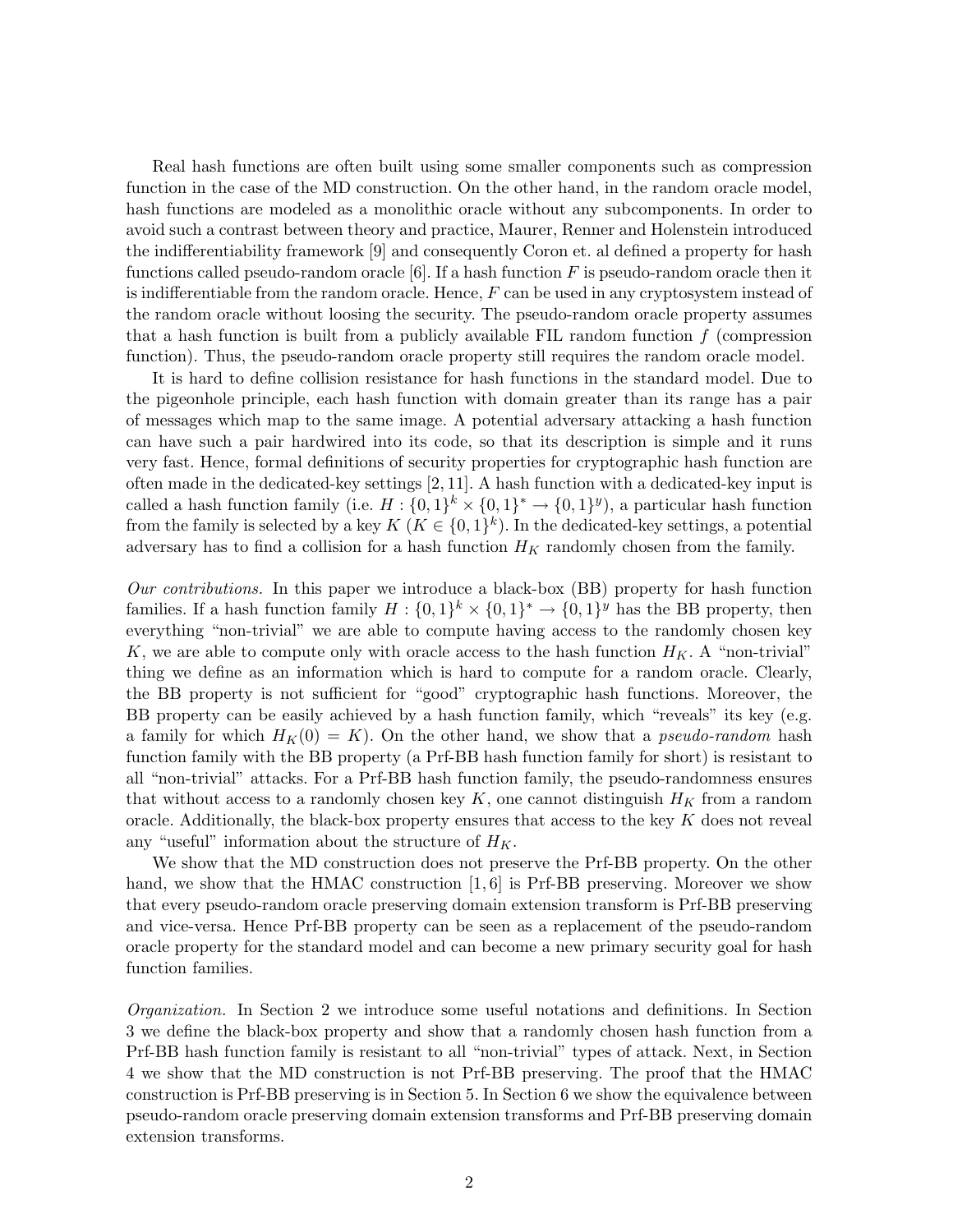## 2 Preliminaries

We write  $M \xrightarrow{\$} \mathcal{S}$  for the uniform random selection of M from the finite set S. Concatenation of finite strings  $M_1$  and  $M_2$  is denoted by  $M_1||M_2$  or simply  $M_1M_2$ ,  $\overline{M}$  denotes bitwise complement of the string M. The *i*-th bit of a string M is  $M[i]$ , thus  $M = M[1] \cdots ||M||M||$ . By  $M_1, \ldots, M_l \stackrel{d}{\leftarrow} M$ , where M is a string, is denoted the following semantics:

- 1. Pad M with the suffix pad  $:= 1||0^{d-((|M|+1) \mod d)}$
- 2. Parse the string  $M||$  pad into  $M_1, M_2, \ldots, M_l$ , where  $|M_i| = d$  for  $1 \leq i \leq l$ . It must hold that  $M_1||M_2||...||M_l = M||$ pad.

Let Func $(D, R)$  represent the set of all functions  $\rho : D \to R$  and let  $RF_{D,R}$  be a function chosen randomly from the set  $Func(D, R)$  (i.e.  $RF_{D,R} \stackrel{\$}{\leftarrow} \text{Func}(D, R)$ ). We sometimes write  $RF_{d,r}$  or Func $(d,r)$  when  $D = \{0,1\}^d$  and  $R = \{0,1\}^r$ . Similarly, we write  $RF_{*,r}$  or Func $(*,r)$ when  $D = \{0,1\}^*$  and  $R = \{0,1\}^r$ . If i is an integer, then  $\langle i \rangle_r$  is r-bit string representation of i. If r is omitted, then  $\langle i \rangle$  is the shortest string representation of i (e.g. if  $i = 3$ , then  $\langle i \rangle = 11$ ).

Hash function family. Let  $n \in \mathbb{N}$  be a security parameter. A variable input length hash function family is a function  $H: \{0,1\}^k \times \{0,1\}^* \to \{0,1\}^y$  computable in a polynomial time, where  $k, y \in \mathbb{N}$ . In the rest of this paper we assume that k, y are polynomially related to the security parameter n (i.e.  $k = p_1(n)$  and  $y = p_2(n)$  for some polynomials  $p_1, p_2$ ). We will often write the first argument to H as a subscript, i.e.  $H_K(M) := H(K, M)$ . A fixed input length hash function family is a function  $H: \{0,1\}^k \times \{0,1\}^m \to \{0,1\}^y$ , where  $k, m, y \in \mathbb{N}$ are polynomially related to the security parameter  $n$ .

*Negligible function.* A function f is negligible if for every polynomial  $p(\cdot)$  there exists N such that for every  $n > N$  it holds that  $f(n) < \frac{1}{n(n)}$  $\frac{1}{p(n)}$ . Negligible functions are denoted as negl( $\cdot$ ).

Interactive Turing machines. An interactive Turing machine (ITM) T accepts inputs via input tape, performs some local computations and outputs via output tape. An ITM  $T$  can have "oracle" access to several other ITMs  $T_1, \ldots, T_l$ . The communication between T and  $T_1, \ldots, T_l$ is performed via "oracle" input tapes  $t_1, \ldots, t_l$  and output tapes  $t'_1, \ldots, t'_l$ . Whenever T writes some input on the tape  $t_i$ , the ITM  $T_i$  is invoked on that input and its output is written on the oracle output tape  $t'_{l}$ . We call such operation a query to the oracle  $T_{i}$ . All queries are performed in unit time (i.e. computation of  $T_i$  is not counted into T's running time). By  $T^{T_1,...,T_l}$  we denote that the ITM T has oracle access to  $T_1, \ldots, T_l$ .

Each ITM can implement various interfaces  $(f_1, f_2, \dots)$ . An interface specifies what needs to be written on the input type to invoke particular functionality of the ITM. We write  $T = (f_1, f_2, \dots)$  meaning that T implements interfaces  $f_1, f_2, \dots$ 

We sometimes distinguish between private and public interfaces of an ITM  $T$ . In this case we write  $T = ((f_1, f_2, \ldots), (f'_1, f'_2, \ldots))$ , where  $f_1, f_2, \ldots$  are private interfaces and  $f'_1, f'_2, \ldots$ are public. We write  $P^{T_{pub}}$  to denote that an ITM P has oracle access only to public interfaces of an ITM T.

Adversary. An adversary is a probabilistic polynomial-time ITM. Running time of an adversary A is the expected running time of A plus the description size of A (hence one cannot precompute some large amount of information and store it into A's description). Running time of an adversary is polynomial in length of its inputs and the security parameter  $n$ . Without loss of generality we assume that an adversary always stop and returns some output.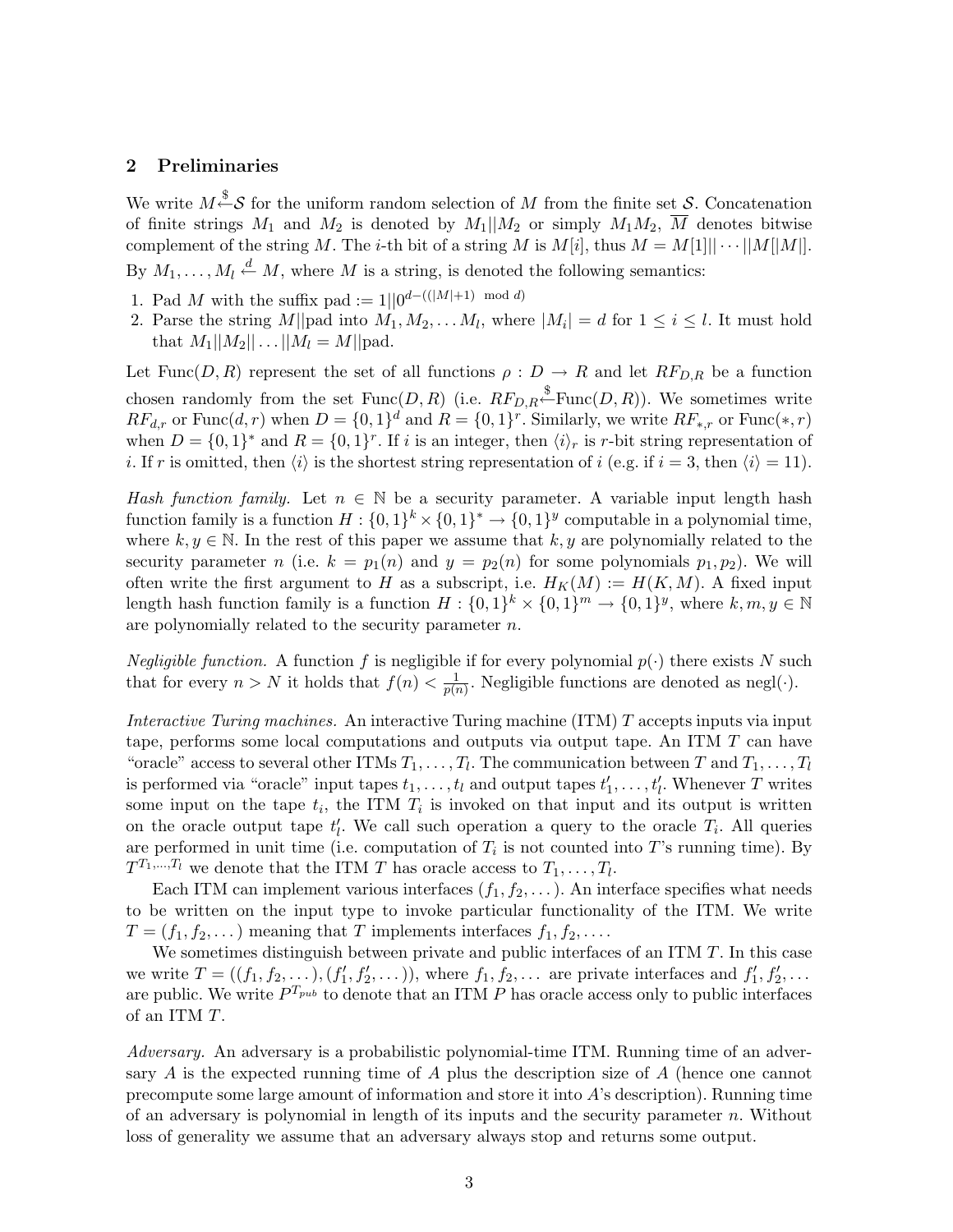Games. A game  $G^{O,A}$  is a probabilistic polynomial ITM which output is always a bit  $b \in$  ${0, 1}$ . If  $b = 1$  we say that the adversary A won the game G for the oracle O. If  $b = 0$  we say that A lost the game G for  $O$ . In this paper we focus on the games with the first oracle being a hash function or a hash function family.

*Example 1.* Let  $H: \{0,1\}^k \times \{0,1\}^* \to \{0,1\}^y$  be a hash function family, and let  $G_{CR}$  be the following algorithm:

### Game  $G_{CR}$

 $G_{CR}$  has access to  $H(\cdot, \cdot)$  and adversary  $A(\cdot)$ 

- 1. choose  $K \xleftarrow{\$} \{0,1\}^k$
- 2. query  $A(K) \rightarrow (M, M')$
- 3. if  $M \neq M'$  and  $H(K, M) = H(K, M')$  return 1
- 4. otherwise return 0.

The game  $G_{CR}$  represents the well known collision resistance experiment for the hash function family H. If no polynomial adversary A can win the game  $G_{CR}$  for H with non-negligible probability we say  $H$  is collision resistant. Note that we can define games also for all other standard properties of hash function families like preimage resistance, second-preimage resistance, their everywhere and always versions [11], unforgeability, etc.

*Example 2.* The following game  $G_{CRF}$  for a hash function  $F: \{0,1\}^* \to \{0,1\}^y$  is an "unkeyed" adaptation of the game  $G_{CR}$  from the Example 1.

Game  $G_{CRF}$  $G_{CRF}$  has access to  $F(\cdot)$  and adversary A 1. query  $A \to (M, M')$ 2. if  $M \neq M'$  and  $F(M) = F(M')$  return 1 3. otherwise return 0.

Note that for all hash functions  $F$  there exists an efficient adversary  $A$  which returns a collision for  $F$ . Since there exists collisions in  $F$ ,  $A$  just needs to have one of the collisions hardwired into its description. Hence, we cannot define collision resistance for hash functions.

A hash function  $F: \{0,1\}^* \to \{0,1\}^y$  and a hash function family  $H: \{0,1\}^k \times \{0,1\}^* \to$  ${0,1}^y$  can represent the same function  $\rho(K,M) = F(K||M) = H(K,M)$ . Hence, when considering an arbitrary game  $G$ , we cannot tell whether it treats it's oracle as a hash function (e.g.  $G_{CRF}$ ) or hash function family (e.g.  $G_{CR}$ ). This is undesirable in some cases, where we want to utilize advantages of hash function families (e.g. ability to define collision resistance). Because of this, in the following definitions of a non-trivial game and the black-box property, we make a random choice of a key before the game starts. Then the game  $G$  is given access to the hash function  $H_K$  chosen randomly from the family  $H: \{0,1\}^k \times \{0,1\}^* \to \{0,1\}^y$  (but K is not given to  $G$ ). Thus, we can utilize the advantages of hash function families and we don't restrict how games should treat their oracle.

Non-trivial games. There are games, which are easy to win (e.g. a game which always returns 1) and games which cannot be won (a game always returning 0). Informally, a trivial game G is a game, which utilizes adversary's knowledge of the key so that it can be won for a keyed random function. Our formal definition follows.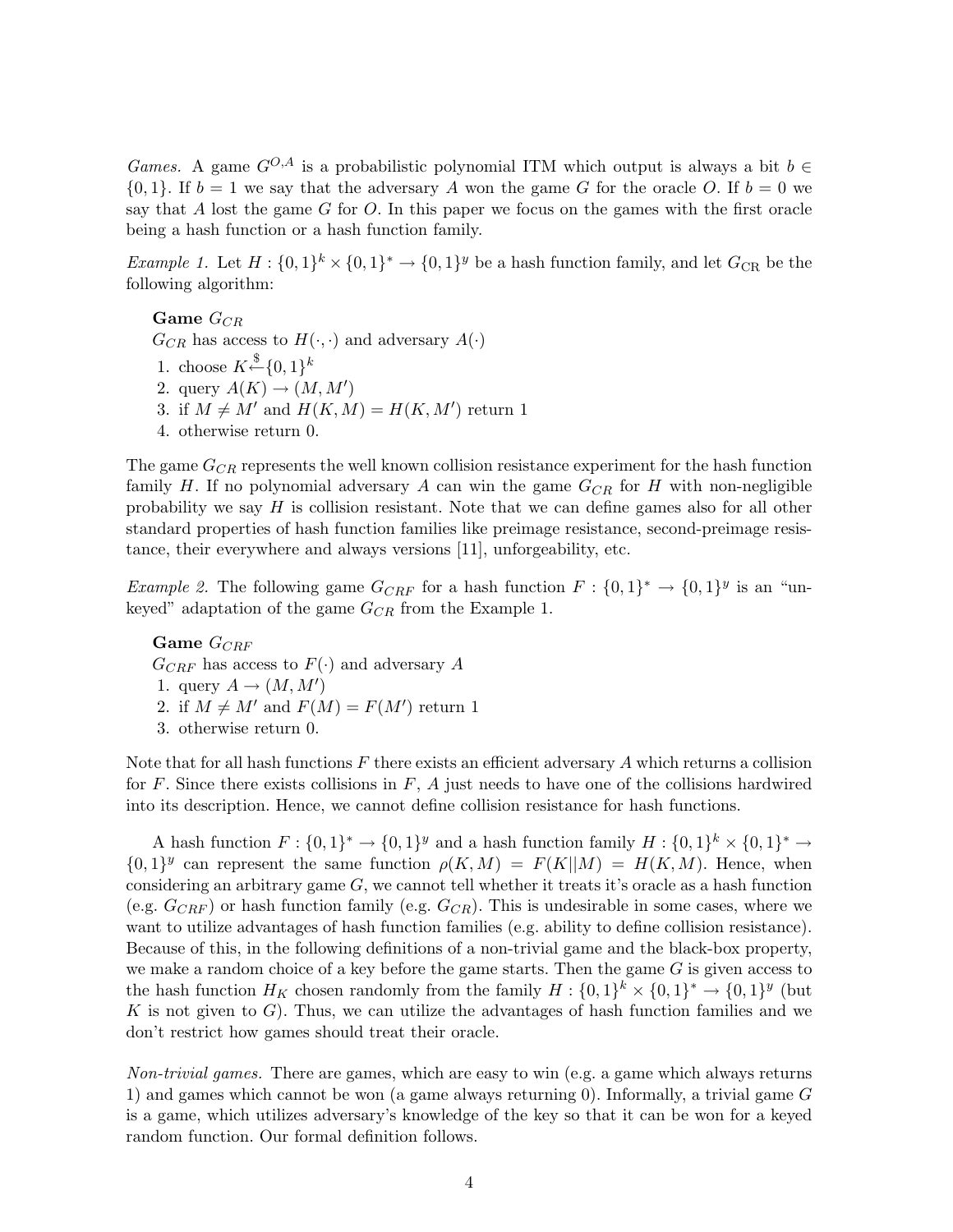**Definition 1** (Non-trivial game). Let  $\mathcal{F}: \{0,1\}^k \times \{0,1\}^* \to \{0,1\}^y$  be a publicly available random function. Game G is non-trivial if for all adversaries A there exists a simulator S and a negligible function negl such that

$$
\operatorname{negl}(n) \ge \left| \Pr \left[ \mathcal{F} \leftarrow RF_{k \times \ast, y}; K \stackrel{\$}{\leftarrow} \{0, 1\}^k; G^{\mathcal{F}_K, A^K} \to 1 \right] - \Pr \left[ \mathcal{F} \leftarrow RF_{k \times \ast, y}; K \stackrel{\$}{\leftarrow} \{0, 1\}^k; G^{\mathcal{F}_K, S^{\mathcal{F}_K}} \to 1 \right] \right|.
$$

Where the probabilities are taken over random choice of  $\mathcal{F}$ , random selection of the key K and random coins of G and A (S in the second experiment). If  $\mathcal F$  is a fixed input length (FIL) keyed random function  $(\mathcal{F}: \{0,1\}^k \times \{0,1\}^m \to \{0,1\}^y)$  then we say that G is non-trivial for FIL hash functions.

Note that the game  $G_{CRF}$  defined in the Example 2 is non-trivial. The game  $G_{CR}$  expects its oracle  $H$  to be a hash function family, i.e. a function with two inputs  $K$  and  $M$ . If we modify the game  $G_{CR}$  so that it expects H to be a function only with one input  $K||M$  then  $G_{CR}$  is also non-trivial.

*Example 3.* The following game  $G_{keyGuess}$  is an example of a trivial game (i.e. a game which is not non-trivial). The game is parametrized by a hash function family  $H: \{0,1\}^k \times \{0,1\}^* \to$  $\{0,1\}^y$ , from which a hash function  $H_K$  is chosen uniformly randomly.

**Game**  $G_{keyGuess}(H)$ 

 $G_{keyGuess}$  has access to  $H_K(\cdot)$  and adversary  $A^K$  for randomly chosen key  $K \xleftarrow{\$} \{0,1\}^k$ . 1. query  $A^K \to K'$ 

- 2. choose  $M \stackrel{\$}{\leftarrow} \{0,1\}^m$  for some integer m.
- 3. if  $H_K(M) = H_{K'}(M)$  return 1.
- 4. otherwise return 0.

There exists an adversary  $A^K$  which finds the correct key for all functions  $H_K$ . The adversary  $A^K$  asks its oracle for the key K and outputs the same. Hence,  $A^K$  wins  $G_{keyGuess}(\mathcal{F})$  for random function  $\mathcal F$  and thus violates the first statement from the Definition 1.

## 3 The Black-box Property

Let  $H: \{0,1\}^k \times \{0,1\}^* \to \{0,1\}^y$  be a hash function family, G be a game, A an adversary and  $S$  a simulator. We define the following experiment:

Experiment  $HashBB(H, G, A, S)$ 

1. choose 
$$
K \stackrel{\$}{\leftarrow} \{0,1\}^k
$$

- 2. run  $G^{H_K, A^K} \to b$
- 3. run  $G^{H_K,S^{H_K}} \to b'$
- 4. if  $b \neq b'$  return 1  $\overline{\phantom{a}}$
- 5. otherwise return 0

**Definition 2 (Black-box property).** We say that the hash function family  $H: \{0,1\}^k \times$  ${0,1}^* \rightarrow {0,1}^y$  has the black-box property if for all non-trivial games G, all adversaries A there exist a polynomial simulator S and a negligible function negl, such that

$$
Pr\left[\text{HashBB}(H, G, A, S) = 1\right] \le \text{negl}(n).
$$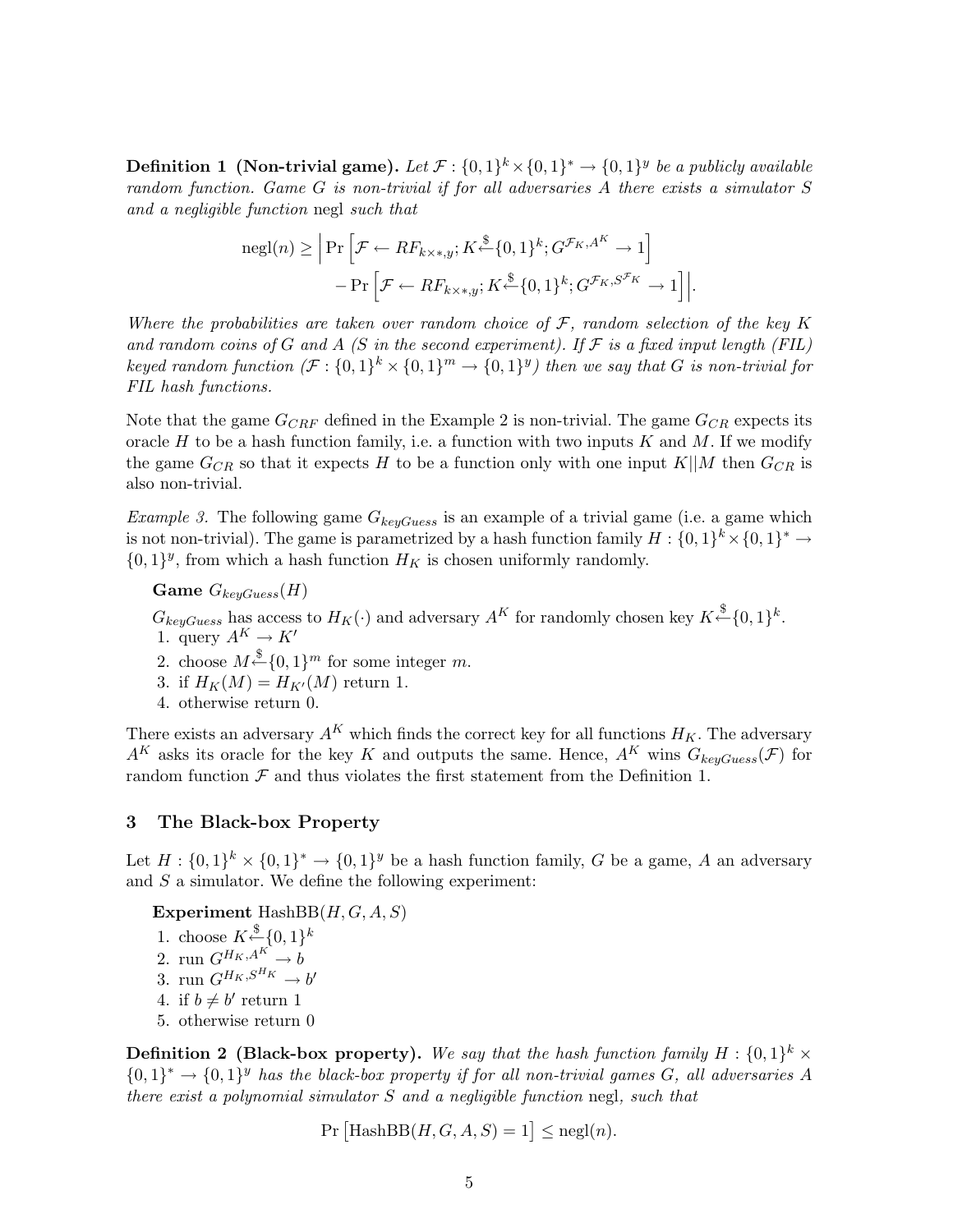*Remark 1.* Informally, if a hash function family  $H$  has the black-box property, everything "non-trivial" we are able to compute having access to the randomly chosen key  $K$ , we are able to compute only with oracle access to the hash function  $H_K$ .

There exist hash function families, which have the black-box property "trivially". Let  $H$ :  $\{0,1\}^k \times \{0,1\}^* \to \{0,1\}^y$  be a hash function family and let H' be defined as:

$$
H'_{K}(M) = \begin{cases} K & \text{if } M = 0\\ H_{K}(M) & \text{otherwise} \end{cases}
$$

Hence, a simulator  $S^{H_K}$  can query  $H_K(0)$  and it receives the key K. If S knows the key K, it can simulate an adversary  $\overline{A}$  and thus it can compute the same as  $A^K$  can. Therefore the black-box property alone is not enough for "strong" cryptographic hash function family.

Pseudo-randomness. A hash function family is pseudo-random, if a randomly chosen hash function from the family is indistinguishable from the random function. More formally, let  $H: \{0,1\}^k \times \{0,1\}^* \rightarrow \{0,1\}^y$  be a hash function family and let

$$
\mathbf{Adv}_{H}^{\mathrm{Prf}}(A) := \left| \Pr \left[ K \stackrel{\$}{\leftarrow} \{0,1\}^{k}; A^{H_K} \to 1 \right] - \Pr \left[ \mathcal{F} \stackrel{\$}{\leftarrow} \mathrm{RF}_{*,y}; A^{\mathcal{F}} \to 1 \right] \right|
$$

We say that the hash function family  $H$  is a pseudo-random function  $(Prf)$ , if for all adversaries A there exists a negligible function negl, such that

$$
\mathbf{Adv}_{H}^{\mathrm{Prf}}(A) \le \mathrm{negl}(n).
$$

**Definition 3.** We say that a hash function family  $H$  is Prf-BB if it is a pseudo-random function and has the black-box property.

Remark 2. It remains an open problem, whether Prf-BB hash function family exists. However, for the existence of a Prf-BB hash function family it is crucial that games like the key guessing game  $G_{keyGuess}$  defined in the Example 3 are not non-trivial. If games, which can be won only by "simple utilization" of knowledge of the key K (e.g.  $G_{keyGuess}$ ), would be non-trivial, then no hash function family with black-box property could be pseudo-random. Let  $H$  be hash function family with the black-box property and assume that  $G_{keyGuess}$  is non-trivial. Since H has the black-box property for all adversaries A there exists a simulator  $S$  such that for a randomly chosen key  $K$  with a non-negligible probability holds

$$
G^{H_K, A^K}_{keyGuess}=G^{H_K,S^{H_K}}_{keyGuess}.
$$

However, there exists an adversary  $A^K$  which wins the game  $G_{keyGuess}^{H_K, A^K}$  for all keys K (it just outputs the key it has as an oracle). Hence there exists a simulator  $S^{H_K}$  which wins the game  $G_{keyGuess}^{H_K, S^H_K}$  with non-negligible probability. But then, the algorithm  $D := G_{keyGuess}^{H_K, S^H_K}$  can distinguish  $H_K$  from a random function. What means that H cannot be pseudo-random.

In the following theorem we show, that a randomly chosen hash function  $H_K$  from the Prf-BB hash function family is as resistant as the random oracle to all types of attacks which can be represented by a non-trivial game  $G^{H_K}$ .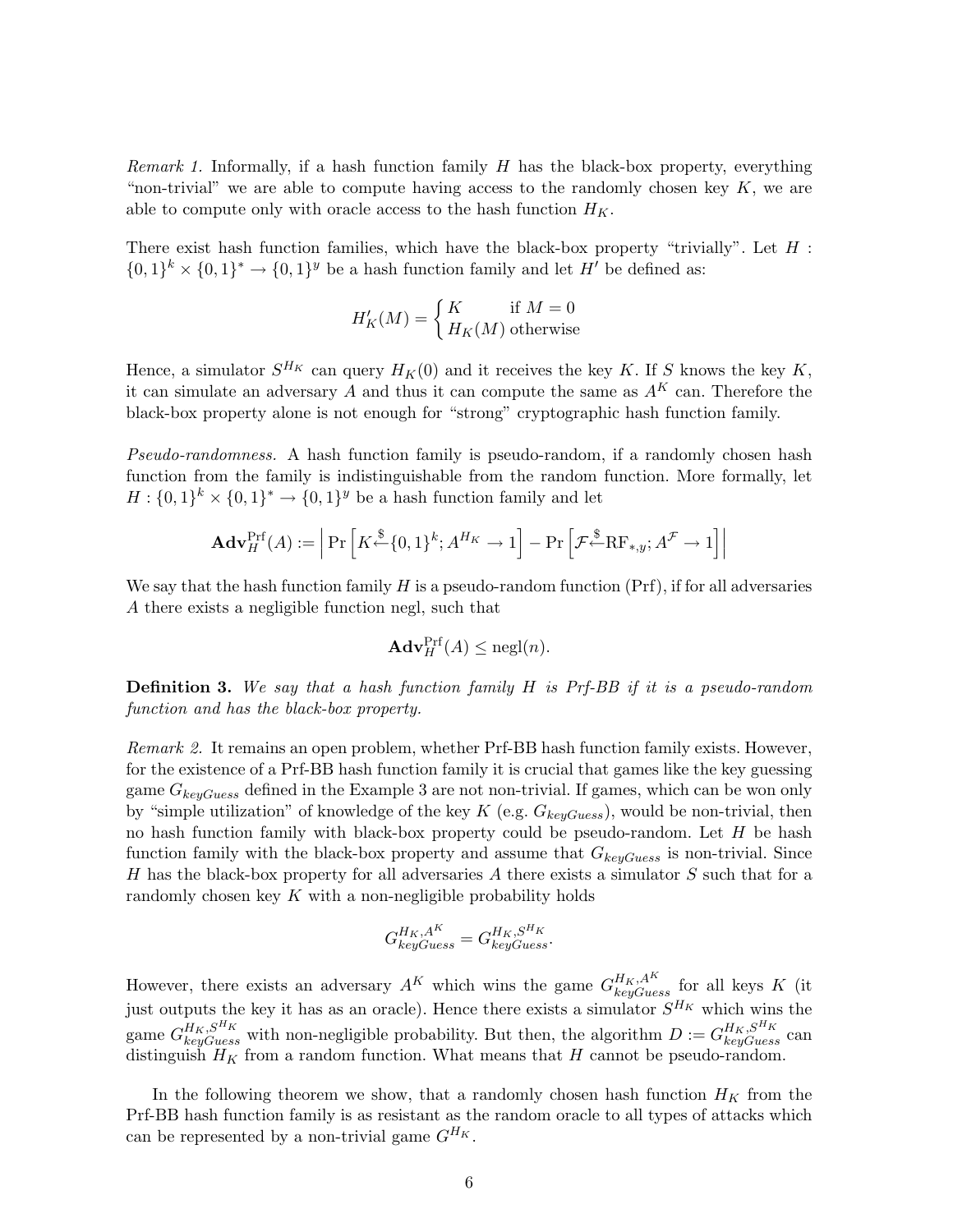**Theorem 1.** Let  $H: \{0,1\}^k \times \{0,1\}^* \rightarrow \{0,1\}^y$  be a Prf-BB hash function family and G be a non-trivial game. Then for all adversaries A there exists a polynomial simulator S a negligible function negl such that

$$
\left| \Pr \left[ K \xleftarrow{\$} \{0,1\}^k; G^{H_K, A^K} \to 1 \right] - \Pr \left[ \mathcal{F} \xleftarrow{\$} \mathsf{RF}_{*,y}; G^{\mathcal{F}, S^{\mathcal{F}}} \to 1 \right] \right| \le \mathrm{negl}(n).
$$

Proof. Fix some adversary A and let

$$
\varepsilon(n) := \Pr[K \stackrel{\$}{\leftarrow} \{0,1\}^k; G^{H_K, A^K} \to 1].
$$

Let  $S$  be some polynomial simulator.

$$
\varepsilon(n) = \Pr[K \stackrel{\$}{\leftarrow} \{0,1\}^k; G^{H_K, A^K} \to 1 \wedge G^{H_K, S^{H_K}} \to 0] + \Pr[K \stackrel{\$}{\leftarrow} \{0,1\}^k; G^{H_K, A^K} \to 1 \wedge G^{H_K, S^{H_K}} \to 1] \leq \Pr[K \stackrel{\$}{\leftarrow} \{0,1\}^k; G^{H_K, A^K} \to 1 \wedge G^{H_K, S^{H_K}} \to 0] + \Pr[K \stackrel{\$}{\leftarrow} \{0,1\}^k; G^{H_K, S^{H_K}} \to 1] \leq \Pr[K \stackrel{\$}{\leftarrow} \{0,1\}^k; G^{H_K, A^K} \to b \wedge G^{H_K, S^{H_K}} \to b' \wedge b \neq b + \Pr[K \stackrel{\$}{\leftarrow} \{0,1\}^k; G^{H_K, S^{H_K}} \to 1].
$$

Since H has the black-box property, there exists a simulator S and a negligible function negl<sub>0</sub> such that

$$
\varepsilon(n) \le \operatorname{negl}_0(n) + \Pr[K \stackrel{\$}{\leftarrow} \{0,1\}^k; G^{H_K, S^{H_K}} \to 1].
$$
 (1)

 $\sqrt{ }$ 

The hash function family  $H$  is pseudo-random, hence for all adversaries  $D$  there exists a negligible function  $negl_1$ , such that

$$
\left| \Pr[K \stackrel{\$}{\leftarrow} \{0,1\}^k; D^{H_K} \to 1] - \Pr\left[\mathcal{F} \stackrel{\$}{\leftarrow} \mathsf{RF}_{*,y}; D^{\mathcal{F}} \to 1] \right] \right| \leq \operatorname{negl}_1(n).
$$

The statement above holds also for the adversary  $D^{\mathcal{X}}$ , which simulates  $G^{\mathcal{X},S^{\mathcal{X}}}$ , where  $\mathcal{X}$  is an arbitrary ITM. Thus

$$
\left| \Pr[K^{\{8\}} \{0,1\}^k; G^{H_K,S^{H_K}} \to 1] - \Pr\left[\mathcal{F}^{\{8\}} \mathcal{R} \mathcal{F}_{*,y}; G^{\mathcal{F},S^{\mathcal{F}}} \to 1 \right] \right| \leq \operatorname{negl}_1(n).
$$

Hence,

$$
\left| \Pr \left[ K^{\frac{\$}{\leftarrow}} \{0,1\}^k; G^{H_K, A^K} \to 1 \right] - \Pr \left[ \mathcal{F}^{\frac{\$}{\leftarrow}} \mathrm{RF}_{*,y}; G^{\mathcal{F}, S^{\mathcal{F}}} \to 1 \right] \right| \leq \mathrm{negl}_0(n) + \mathrm{negl}_1(n).
$$

### 4 Merkle-Damgård and the Black-box Property

In this section we show that the well known Merkle-Damgård domain extension transform does not preserve the black-box property.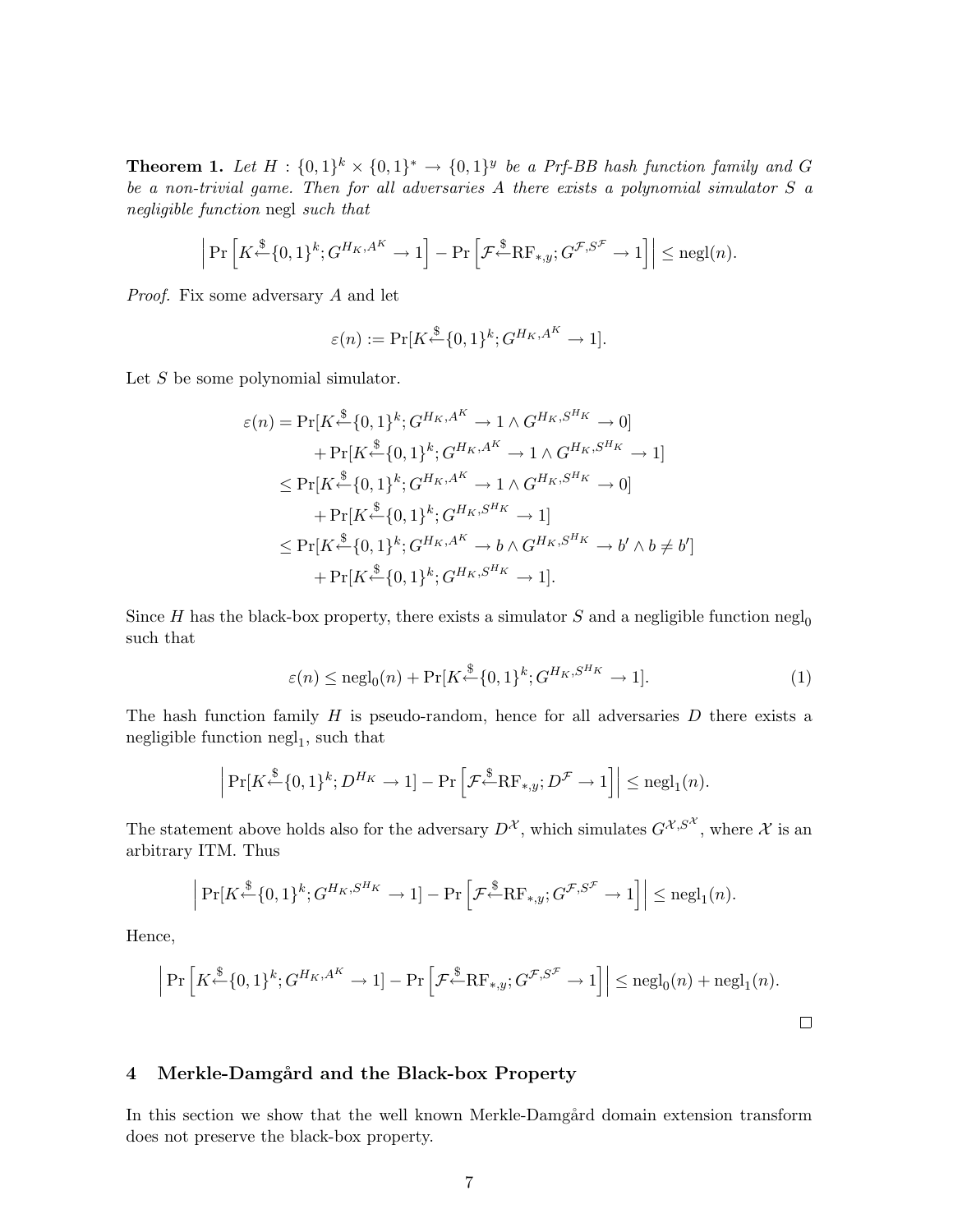*Merkle-Damgård construction.* The strengthened Merkle-Damgård (SMD) domain extension transform operates in the following way (see fig. 1).

# Algorithm  $\mathbf{SMD}^f(K,M)$

the algorithm has oracle access to  $f: \{0,1\}^k \times \{0,1\}^y \times \{0,1\}^d \rightarrow \{0,1\}^y$ .

1.  $(M_1, \ldots, M_l) \stackrel{d}{\leftarrow} M$ 2.  $M_{l+1} \leftarrow \langle |M|\rangle_d$ 3.  $Y_0 \leftarrow IV$ 4. for  $i = 1$  to  $l + 1$  do 5.  $Y_i \leftarrow f_K(Y_{i-1}, m_i)$ 6. return  $Y_{l'}$ 

By  $\text{SMD}^f$  we denote the hash function family created by the SMD domain extension transform from the compression function  $f: \{0,1\}^k \times \{0,1\}^d \times \{0,1\}^y \rightarrow \{0,1\}^y$ . We often write  $\text{SMD}_K^f(\cdot)$ instead of SMD<sup>f</sup>(K, ·). If  $g: \{0,1\}^d \times \{0,1\}^y \rightarrow \{0,1\}^y$  is an unkeyed compression function, then  $SMD<sup>g</sup>$  denotes a hash function created by the unkeyed  $SMD$  construction.

Note that  $\text{SMD}^f$  as defined above can process messages only of length up to  $2^d$  bits. We can modify the algorithm  $\text{SMD}^f$  so that it can process messages of arbitrary length (we just need to parse  $|M|$  into several blocks, if needed). In the rest of this section we will assume that  $SMD<sup>f</sup>$  can process messages of arbitrary length, but to simplify the presentation we consider that processed messages are of length at most  $2^d$  bits.



Fig. 1. Merkle-Damgård domain extension transform

**Theorem 2.** Let  $f: \{0,1\}^k \times \{0,1\}^{(y+d)} \to \{0,1\}^y$  be a compression function, which is Prf-BB. Then the hash function family  $SMD^{f}: \{0,1\}^{k} \times \{0,1\}^{*} \rightarrow \{0,1\}^{y}$  does not have the black-box property.

*Proof.* We utilize the idea of the extension attack [6, 8]. Let G be the following game:

## Game G

G has access to  $H_K(\cdot)$  and adversary  $B(\cdot)$ 1. choose  $M \xleftarrow{\$} \{0,1\}^m$ 2. query  $H_K(M) \to Y$ 3. query  $B(Y) \to (X, Y')$ 4. if  $H_K(M||X) = Y'$  return 1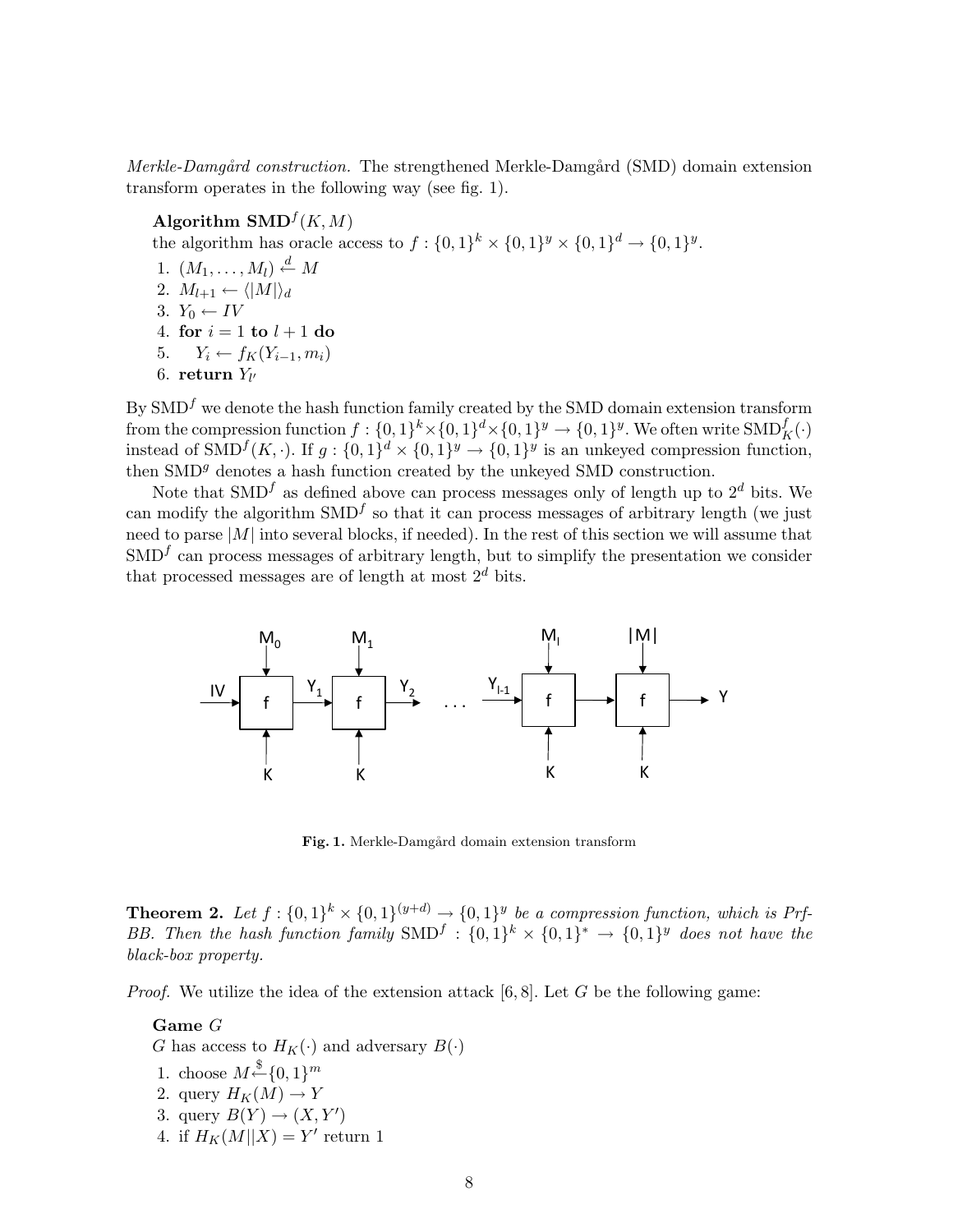5. otherwise return 0.

Clearly such a game G is non-trivial. We show that there exists an adversary  $A^K$  that wins the game G for  $\text{SMD}_{K}^{f}(\cdot)$ . Moreover we show that no polynomial simulator  $S^{\text{SMD}_{K}^{f}(\cdot)}$  can win the game  $G$  with non-negligible probability. Consider the following  $A$ 

Adversary  $A^K(Y)$ 

 $A$  has access to the key  $K$ 

- 1. Choose  $X \xleftarrow{\$} \{0,1\}^d$
- 2. Compute  $\text{SMD}_{[IV:=Y]}^f(K,\langle |M|\rangle_d)| |X\rangle \to Y'$
- 3. Output  $Y'$

Clearly, A runs in a polynomial time and always wins the game G for  $\text{SMD}^f$ . Let S be a simulator and let

$$
\varepsilon(n) := \Pr\left[G^{\text{SMD}_{K}^{f}, S^{\text{SMD}_{K}^{f}}}\to 1\right].
$$

Consider the following adversary  $D$  attacking pseudo-randomness of  $\text{SMD}^f$ :

## Adversary D

D has access to oracle O, which is either  $\text{SMD}_{K}^{f}(\cdot)$  or a random function  $\mathcal{F}$ .

- 1. choose  $M \xleftarrow{\$} \{0,1\}^m$
- 2. query  $O(M) \to Y$
- 3. simulate  $S^{O}(Y) \to (X, Y')$
- 4. if  $O(M||X) = Y'$  return 1
- 5. otherwise return 0.

Consider that D's oracle is  $\text{SMD}_{K}^{f}(\cdot)$ . In this case S's view is the same as in the game G, hence

$$
\Pr\left[K \stackrel{\$}{\leftarrow} \{0,1\}^K; D^{\text{SMD}_{K}^f(\cdot)} \to 1\right] = \varepsilon(n).
$$

On the other hand, if D's oracle is the random function  $\mathcal{F}$ , then it returns 1 only with negligible probability. The simulator  $S^{\mathcal{F}}$  does not know the message M, hence the only chance  $S^{\mathcal{F}}(Y)$ returns  $(X, Y')$  for which  $\mathcal{F}(M||X) = Y'$  is that it guesses M or Y'. The probability that S correctly guesses M is  $O(\frac{1}{2^m})$  and the probability that S correctly guesses Y' is  $\mathcal{O}(\frac{1}{2^n})$  $\frac{1}{2^y}$ ). Thus,

$$
\mathbf{Adv}^{\mathrm{prf}}_{\mathrm{SMD}^f}(D) = \varepsilon(n) - \mathcal{O}\Big(\frac{1}{\min\{2^m, 2^y\}}\Big).
$$

Since SMD<sup>f</sup> is pseudo-random, it must hold that  $\varepsilon(n)$  is negligible.

#### $\Box$

## 5 HMAC is Prf-BB Preserving Domain Extension Transform

In this section we show that the HMAC domain extension transform (fig. 2) is Prf-BB preserving.

# Algorithm  $\mathbf{HMAC}^{f}(K, M)$

the algorithm has oracle access to  $f: \{0,1\}^k \times \{0,1\}^y \times \{0,1\}^d \to \{0,1\}^y$ . 1.  $(M_1, \ldots, M_l) \stackrel{d}{\leftarrow} M$ 2.  $Y_0 \leftarrow IV_0$ 3. for  $i = 1$  to  $l$  do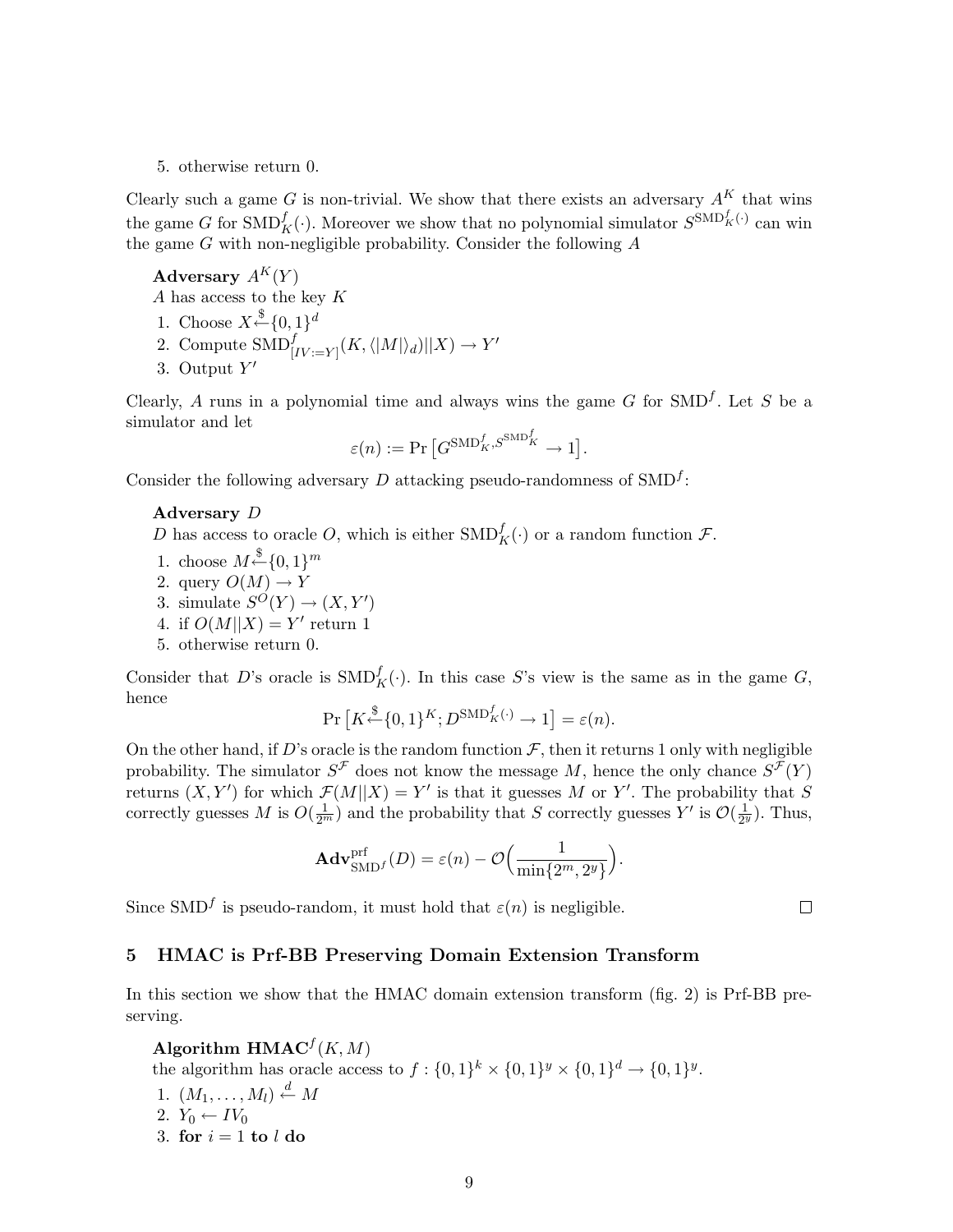4.  $Y_i \leftarrow f_K(Y_{i-1}, m_i)$ 5. if  $y < d$  then  $Y' := Y_l || 0^{d-y}$ 6. else  $Y' := Y_l[0] || \dots || Y_l[d]$ 7.  $Y \to f_K(IV_1, Y')$ 8. return Y

By  $HMAC<sup>f</sup>$  we denote the hash function family created by the HMAC domain extension transform from the compression function  $f: \{0,1\}^k \times \{0,1\}^d \times \{0,1\}^y \to \{0,1\}^y$ . We often write  $\text{HMAC}_{K}^{f}(\cdot)$  instead of  $\text{HMAC}^{f}(K, \cdot)$ . If  $g: \{0, 1\}^{d} \times \{0, 1\}^{y} \to \{0, 1\}^{y}$  is an unkeyed compression function, then  $HMAC<sup>g</sup>$  denotes a hash function created by the unkeyed  $HMAC$ construction.



Fig. 2. HMAC domain extension transform

In the Lemma 1 we show that for a Prf compression function  $f$ , all games  $G$  and all simulators S there exists a simulator  $S'$  such that G cannot distinguish whether it is interacting with  $\text{HMAC}_{K}^{f}$  and  $S^{f_K}$  or  $\text{HMAC}_{K}^{f}$  and  $S'^{\text{HMAC}_{K}^{f}}$ . In other words, if f is pseudo-random then S' is able to simulate  $f_K$  using HMAC<sup> $f$ </sup><sub>K</sub> for randomly chosen key  $K \in \{0,1\}^k$ .

**Lemma 1.** Let  $f: \{0,1\}^k \times \{0,1\}^{(y+d)} \rightarrow \{0,1\}^y$  be a compression function which is Prf. Then for all games  $G$  and all simulators  $S$  there exists a simulator  $S'$  and a negligible function  $negl(n)$  such that

$$
\Big|\Pr[K^{\frac{8}{5}}\{0,1\}^k; G^{\textrm{HMAC}^f_K, S^{f_K}}\rightarrow 1] - \Pr[K^{\frac{8}{5}}\{0,1\}^k; G^{\textrm{HMAC}^f_K, S'^{\textrm{HMAC}^f_K}}\rightarrow 1]\Big| \leq \textrm{negl}(n)
$$

Proof. Fix some simulator S and let

$$
\varepsilon(n):=\Big|\Pr[K^{\text{\textcircled{s}}}_\leftarrow\{0,1\}^k;G^{\text{HMAC}^f_K,S^{f_K}}\to 1]-\Pr[K^{\text{\textcircled{s}}}_\leftarrow\{0,1\}^k;G^{\text{HMAC}^f_K,S^{\prime \text{HMAC}^f_K}}\to 1]\Big|
$$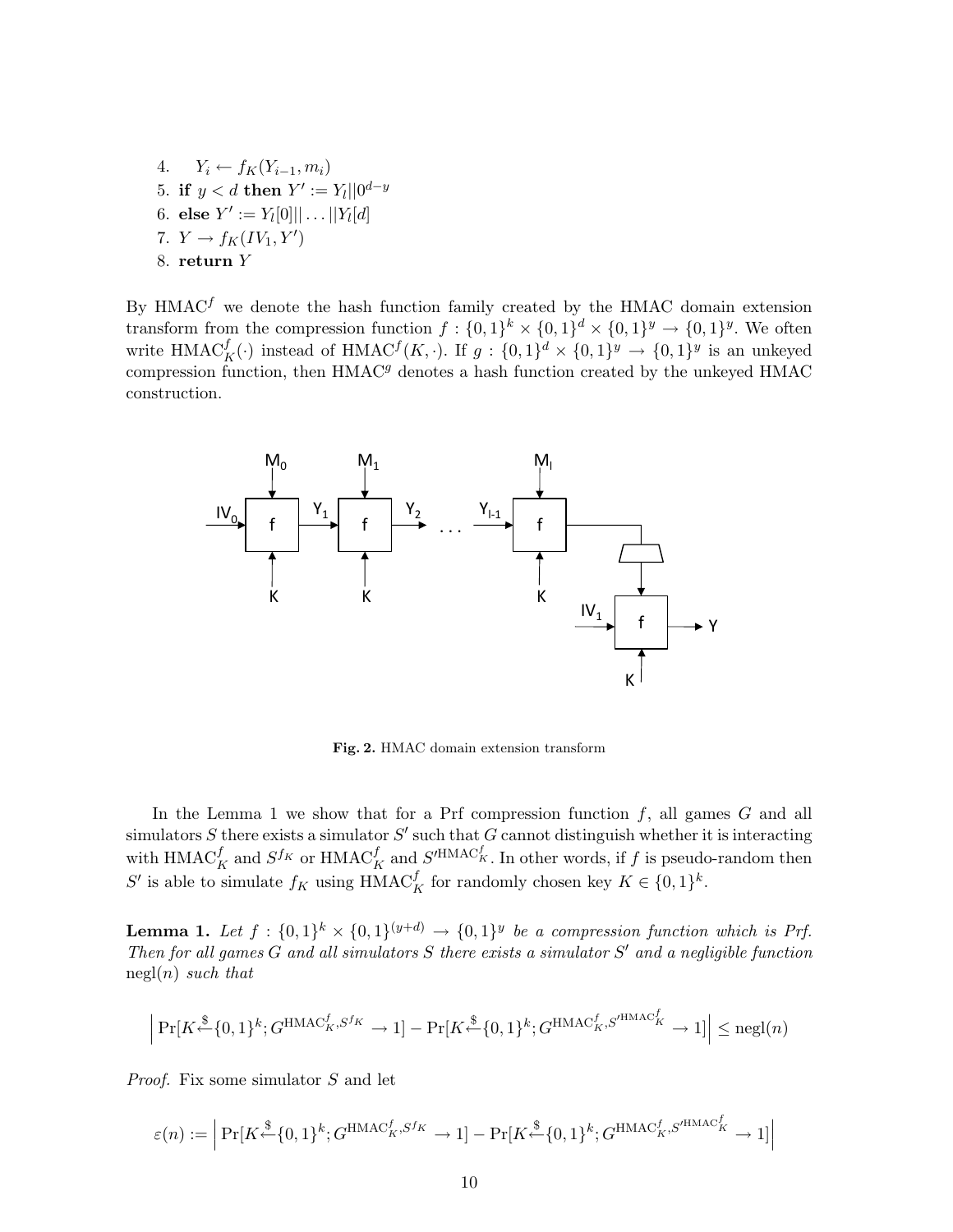Hence,

$$
\varepsilon(n) \leq \left| \Pr[K \stackrel{\$}{\leftarrow} \{0,1\}^k; G^{\text{HMAC}_{K}, S^{\text{f}_{K}}} \to 1] - \Pr[g \leftarrow \text{RF}_{y+d,y}; G^{\text{HMAC}^{g}, S^{g}} \to 1] \right|
$$
  
+ 
$$
\left| \Pr[g \leftarrow \text{RF}_{y+d,y}; G^{\text{HMAC}^{g}, S^{g}} \to 1] - \Pr[g \leftarrow \text{RF}_{y+d,y}; G^{\text{HMAC}^{g}, S^{\prime \text{HMAC}^{g}} } \to 1] \right|
$$
  
+ 
$$
\left| \Pr[g \leftarrow \text{RF}_{y+d,y}; G^{\text{HMAC}^{g}, S^{\prime \text{HMAC}^{g}} } \to 1] - \Pr[K \stackrel{\$}{\leftarrow} \{0,1\}^k; G^{\text{HMAC}^{f}, S^{\prime \text{HMAC}^{f}} } \to 1] \right|
$$

We show that all three terms on the right-hand side of the equation above are negligible. Thus, we want to prove the following three statements.

(1) For all simulators S there exists a negligible function  $\text{negl}_1$  such that

$$
\left| \Pr[K \stackrel{\$}{\leftarrow} \{0,1\}^k; G^{\text{HMAC}_{K}^f, S^f K} \to 1] - \Pr[g \leftarrow \text{RF}_{y+d,y}; G^{\text{HMAC}^g, S^g} \to 1] \right| \leq \text{negl}_1(n)
$$

(2) For all simulators S there exists a simulator  $S'$  and a negligible function negl<sub>2</sub> such that

$$
\left| \Pr[g \leftarrow \mathrm{RF}_{y+d,y}; G^{\mathrm{HMAC}^g, S^g} \to 1] - \Pr[g \leftarrow \mathrm{RF}_{y+d,y}; G^{\mathrm{HMAC}^g, S^{\prime \mathrm{HMAC}^g}} \to 1] \right| \leq \mathrm{negl}_2(n)
$$

(3) For all simulators  $S'$  there exists a negligible function negl<sub>3</sub> such that

$$
\left| \Pr[g \leftarrow \mathrm{RF}_{y+d,y}; G^{\mathrm{HMAC}^g, S^{\prime \mathrm{HMAC}^g}} \rightarrow 1] - \right|
$$
  
- 
$$
\left| \Pr[K \stackrel{\$}{\leftarrow} \{0,1\}^k; G^{\mathrm{HMAC}^f_K, S^{\prime \mathrm{HMAC}^f_K}} \rightarrow 1] \right| \leq \mathrm{negl}_3(n)
$$

Statements (1) and (3) are given by the fact that  $f$  is pseudo-random. For the case (1) we create a distinguisher  $D^X$ , which simulates  $G^{HMAC^X, S^X}$ . Since f is pseudo-random, there exists a negligible function  $\operatorname{negl}_1$  such that

$$
\left| \Pr[K \stackrel{\$}{\leftarrow} \{0,1\}^k; D^{f_K} \to 1] - \Pr[g \leftarrow \mathcal{RF}_{y+d,y}; D^g \to 1] \right| \leq \operatorname{negl}_1(n).
$$

However  $D^X$  simulates  $G^{\text{HMAC}^X, S^X}$ , hence

$$
\left| \Pr[K \stackrel{\$}{\leftarrow} \{0,1\}^k; G^{\text{HMAC}_{K}^f, S^f K} \to 1] - \Pr[g \leftarrow \text{RF}_{y+d,y}; G^{\text{HMAC}^g, S^g} \to 1] \right| \leq \text{negl}_{1}(n)
$$

Similarly we can prove the statement (3).

For the statement (2) fix some simulator  $S$  and consider the following simulator  $S'$ .

# $\mathbf{Simulator}\ \ \textit{S}'^{\mathrm{HMAC}^g}(w)$

 $S'$  has oracle access to HMAC<sup>g</sup> and takes on input some string w (w represents a query asked by  $G$  to  $S'$ ). Let  $q$  be the maximum number of queries  $S$  asks to  $g$ . S' maintains a table T of triples  $(X, Y, Y')_0^q$  $_{0}^{q}$ . An entry  $(X, Y, Y')_{i}$  means that S's *i*-th query was  $(X, Y)$  and S' responded Y'. S' also maintains a "chain" list L of chains  $(IV_0 \xrightarrow{X_0} Y_0 \xrightarrow{X_1} Y_1 \xrightarrow{X_2} \cdots \xrightarrow{X_l} Y_{l_i})_{i=0}^r$ . An entry (chain) in the list means, that S during its execution asked queries  $\{(X_0, IV_0) \rightarrow Y_0, (X_1, Y_0) \rightarrow Y_1, \ldots, (X_{l_i}, Y_{l_i-1}) \rightarrow Y_{l_i}\}\$ (queries need not to be asked in the same order).

1. Simulate  $S^g(w) \to o$ . When S asks a query  $(X, Y)$ , search T for entry  $(X, Y, Y')$ .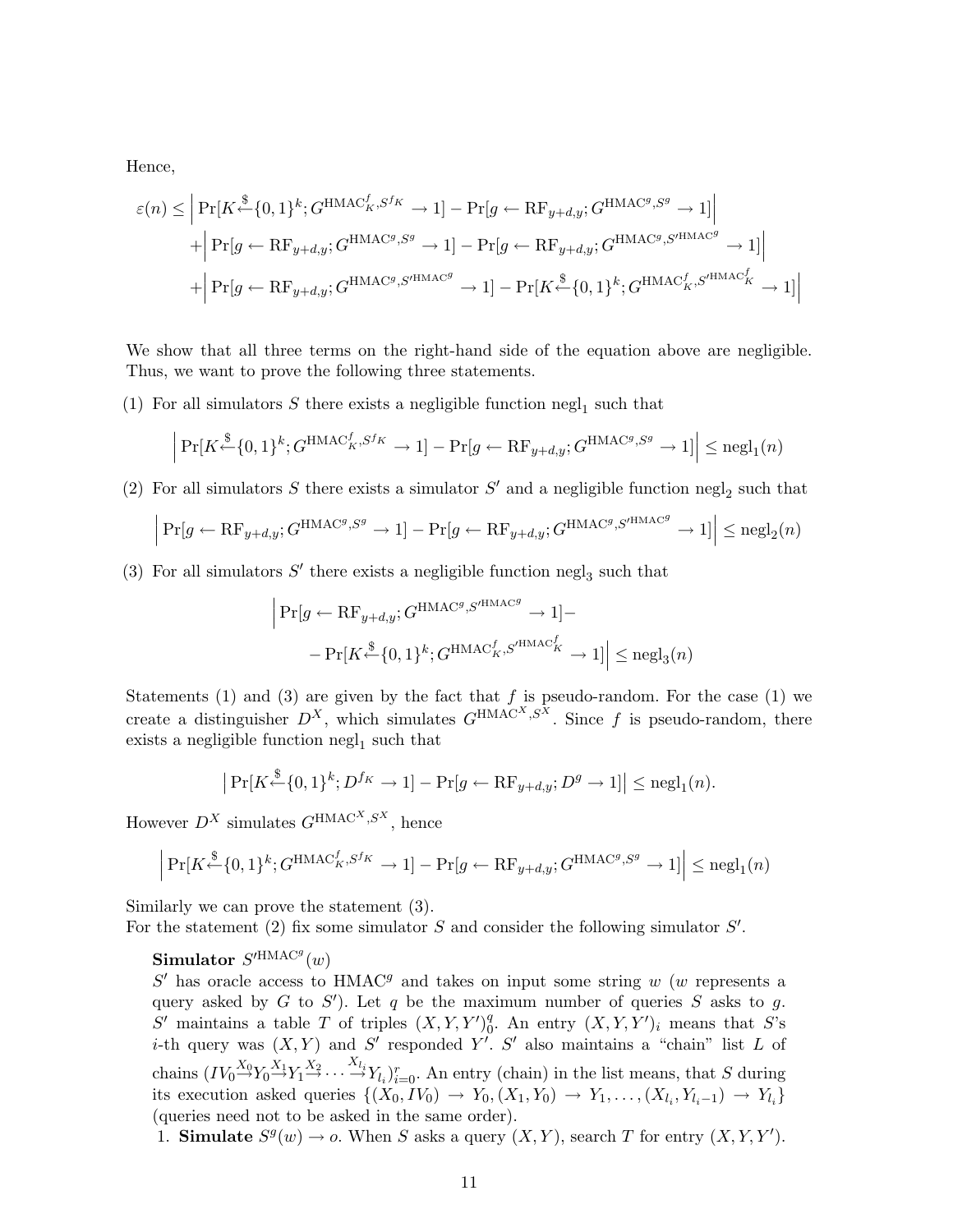- (a) If such an entry exists, answer  $Y'$ .
- (b) Otherwise:
	- i. If  $Y \neq IV_0$  and  $Y \neq IV_1$ , chose  $Y' \stackrel{\$}{\leftarrow} \{0,1\}^y$  and add  $(X, Y, Y')$  to T. Check if  $(X, Y)$  can be added to the end of some chain. If so, add  $(X, Y)$  to the end of that chain. Answer  $Y'$ .
	- ii. If  $Y = IV_0$ , choose  $Y' \stackrel{\$}{\leftarrow} \{0,1\}^y$  and add  $(X, Y, Y')$  to T, create a new chain  $IV_0 \overset{X}{\rightarrow} Y'$  and add it to L. Answer Y'.
	- iii. If  $Y = IV_1$  search for a chain with the last entry  $\stackrel{?}{\rightarrow} X$ . If no such chain exists, choose  $Y' \stackrel{\$}{\leftarrow} \{0,1\}^y$  and add  $(X, Y, Y')$  to T. Otherwise let  $IV_0 \xrightarrow{X_0} Y_0 \xrightarrow{X_1} \cdots \xrightarrow{X_{l_i-1}} Y_{l_i-1} \xrightarrow{X_{l_i}} X$  be the found chain. Query  $Y' :=$  $\text{HMAC}^g(X_0||...||X_{l_i}),$  store  $(X, Y, Y')$  into the table T and answer Y'.

#### 2. Return o

It is clear that  $S'$  runs in a polynomial time. The view of  $S$  in the simulation during execution of  $S'^{\text{HMAC}g}$  ( $g \leftarrow \text{RF}_{y+d,y}$ ) is the same as in the case when  $S^g$  is executed alone. Hence, the game G can distinguish HMAC<sup>g</sup>, S<sup>'HMAC'</sub> from HMAC<sup>g</sup>, S<sup>g</sup> only if output of S'<sup>HMAC'</sup> is</sup> "inconsistent" with  $G$ 's first oracle HMAC<sup> $g$ </sup>. Such inconsistency can occur only if  $S'$  is unable to maintain all chains created by  $S$  during its simulation. The simulator  $S$  can create a chain which  $S'$  cannot notice only if S asks a query  $(X, Y)$ , gets respond Z and it previously asked a query  $(X', Y')$  with respond Z' such that  $(X', Y') \neq (X, Y)$  and either  $Z = X'$  or  $Z = Z'$ . However the probability that such event occurs is  $\mathrm{negl}_3(n) := \mathcal{O}(\frac{q^2}{2^y})$  $\frac{q^2}{2^y}$ , where q is the maximum number of queries  $S$  asks its oracle.

By combining statements  $(1)$ ,  $(2)$  and  $(3)$  we conclude that

$$
\varepsilon(n) \le \operatorname{negl}_1(n) + \operatorname{negl}_2(n) + \operatorname{negl}_3(n).
$$

 $\Box$ 

**Theorem 3.** Let  $f : \{0,1\}^k \times \{0,1\}^{(y+d)} \rightarrow \{0,1\}^y$  be a compression function, which is Prf-BB. Then  $HMAC^{f}: \{0,1\}^{k} \times \{0,1\}^{*} \rightarrow \{0,1\}^{y}$  is Prf-BB.

*Proof.* Let  $f: \{0,1\}^k \times \{0,1\}^d \times \{0,1\}^y \rightarrow \{0,1\}^y$  be a compression function which is Prf-BB and HMAC<sup>f</sup>:  $\{0,1\}^k \times \{0,1\}^s \rightarrow \{0,1\}^y$  be a hash function family created by the HMAC construction from f. We want to show that  $HMAC<sup>f</sup>$  is Prf-BB too. Since f has black-box property there exists a negligible function  $\text{negl}_0(n)$ , such that

$$
(\forall \text{non-trivial } G)(\forall A)(\exists S) \Pr\left[K \stackrel{\$}{\leftarrow} \{0,1\}^K; G^{f_K, A^K} \to b \land G^{f_K, S^{f_K}} \to b' \land b \neq b'\right] \leq \text{negl}_0(n). \tag{2}
$$

Let G be some non-trivial game and A some adversary. We want to show that there exists a simulator  $S$  and a negligible function negl<sub>1</sub> such that

$$
\Pr\left[K^{\frac{\$}{\leftarrow}}\{0,1\}^K; G^{\text{HMAC}_{K}^f, A^K} \to b \land G^{\text{HMAC}_{K}^f, S^{\text{HMAC}_{K}^f}} \to b' \land b \neq b'\right] \leq \text{negl}_1(n). \tag{3}
$$

Consider the game  $G'^{f_K,X}$ , which simulates  $G^{\text{HMAC}_{K}^{f,X}}$ . When G asks its first oracle  $\text{HMAC}_{K}^{f}$ a query M, then G' computes  $Y = \text{HMAC}_{K}^{f}(M)$  and answers Y. Since G' is able to simulate HMAC<sup>f</sup><sub>K</sub> using its oracle  $f_K$ , it is clear that for all ITMs X and all keys  $K \in \{0,1\}^k$  is

$$
\Pr[G^{\mathsf{HMAC}^f_K, X} \to 1] = \Pr[G'^{f_K, X} \to 1].
$$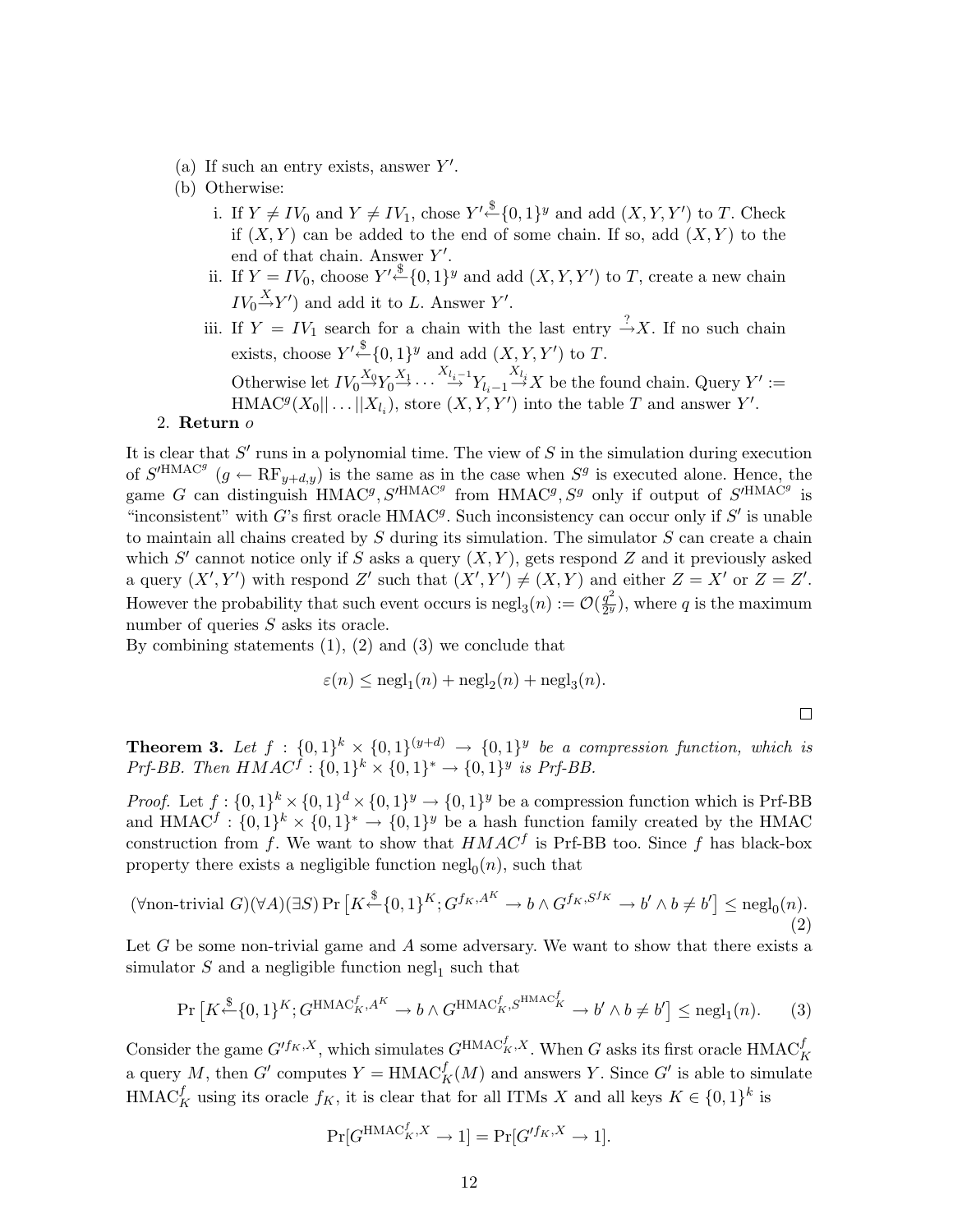It is also clear that  $G'$  is non-trivial too. Using the equation (2) we have that there exists a simulator  $S$  such that

$$
\Pr\left[K \xleftarrow{\$} \{0,1\}^K; G'^{f_K, A^K} \to b \land G'^{f_K, S^{f_K}} \to b' \land b \neq b'\right] \leq \operatorname{negl}_0(n).
$$

However  $G^{\text{HMAC}_{K}^{f}, X}$  and  $G'^{f_{K}, X}$  do the same. Thus

$$
\Pr\left[K \stackrel{\$}{\leftarrow} \{0,1\}^K; G^{\text{HMAC}_{K}^f, A^K} \to b \land G^{\text{HMAC}_{K}^f, S^f K} \to b' \land b \neq b'\right] \leq \text{negl}_0(n). \tag{4}
$$

By the Lemma 1 for the simulator  $S$  there exists a simulator  $S'$  and a negligible function  $\operatorname{negl}_2$  such that

$$
\begin{aligned} \text{negl}_{2}(n) &\geq \Big| \Pr[K \xleftarrow{\$} \{0, 1\}^{k}; G^{\text{HMAC}_{K}^{f}, S^{f_{K}}} \to 1] \\ &- \Pr[K \xleftarrow{\$} \{0, 1\}^{k}; G^{\text{HMAC}_{K}^{f}, S'^{\text{HMAC}_{K}^{f}} } \to 1] \Big| \\ &= \Big| \frac{1}{2^{k}} \sum_{K \in \{0, 1\}^{k}} \Pr[G^{\text{HMAC}_{K}^{f}, S^{f_{K}}} \to 1] \\ &- \frac{1}{2^{k}} \sum_{K \in \{0, 1\}^{k}} \Pr[G^{\text{HMAC}_{K}^{f}, S'^{\text{HMAC}_{K}^{f}} } \to 1] \Big| \end{aligned}
$$

$$
\begin{split} \text{negl}_{2}(n) &\geq \Big| \frac{1}{2^{k}} \sum_{K \in \{0,1\}^{k}} \Pr[G^{\text{HMAC}_{K}^{f}, A^{K}} \to 0] \cdot \Pr[G^{\text{HMAC}_{K}^{f}, S^{f_{K}}} \to 1] \\ &\quad - \frac{1}{2^{k}} \sum_{K \in \{0,1\}^{k}} \Pr[G^{\text{HMAC}_{K}^{f}, A^{K}} \to 0] \cdot \Pr[G^{\text{HMAC}_{K}^{f}, S'^{\text{HMAC}_{K}}} \to 1] \Big| \\ &= \Big| \Pr[K \stackrel{\$}{\leftarrow} \{0,1\}^{k}; G^{\text{HMAC}_{K}^{f}, A^{K}} \to 0 \land G^{\text{HMAC}_{K}^{f}, S^{f_{K}}} \to 1] \\ &\quad - \Pr[K \stackrel{\$}{\leftarrow} \{0,1\}^{k}; G^{\text{HMAC}_{K}^{f}, A^{K}} \to 0 \land G^{\text{HMAC}_{K}^{f}, S'^{\text{HMAC}_{K}^{f}}} \to 1] \Big|, \end{split} \tag{6}
$$

where the inequality (5) is given by the fact that  $0 \leq \Pr[G^{HMAC}_{K}^{f}, A^{K} \to 0] \leq 1$  (for all games G and all adversaries A). The equation (6) holds, because the events  $G^{HMAC}_{K}$ ,  $A^{K} \rightarrow 0$  and  $G^{\text{HMAC}_{K}^{f},S^{f_{K}}} \to 1$  or  $G^{\text{HMAC}_{K}^{f},A^{K}} \to 0$  and  $G^{\text{HMAC}_{K}^{f},S^{f_{K}}} \to 1$  are independent for some fixed key K (since in both simulations  $G$ , A and S use fresh new random coins). Similarly we can prove the following inequality

$$
\begin{split} \mathrm{negl}_2(n) &\geq \Big|\Pr[K\overset{\$}{\leftarrow}\{0,1\}^k; G^{\mathrm{HMAC}^f_K, A^K} \to 1 \wedge G^{\mathrm{HMAC}^f_K, S'^{\mathrm{HMAC}^f_K}} \to 0] \\ &\quad - \Pr[K\overset{\$}{\leftarrow}\{0,1\}^k; G^{\mathrm{HMAC}^f_K, A^K} \to 1 \wedge G^{\mathrm{HMAC}^f_K, S^{f_K}} \to 0] \Big|. \end{split}
$$

Hence,

$$
2 \cdot \operatorname{negl}_2(n) \ge \left| \Pr[K^{\frac{\$}{\leftarrow}}\{0,1\}^k; G^{\operatorname{HMAC}_{K}^f, A^K} \to b \wedge G^{\operatorname{HMAC}_{K}^f, S'^{\operatorname{HMAC}_{K}^f}} \to b' \wedge b \ne b' \right| \right|
$$
  
- 
$$
\left| \Pr[K^{\frac{\$}{\leftarrow}}\{0,1\}^k; G^{\operatorname{HMAC}_{K}^f, A^K} \to b \wedge G^{\operatorname{HMAC}_{K}^f, S^f K} \to b' \wedge b \ne b' \right| \right|.
$$
 (7)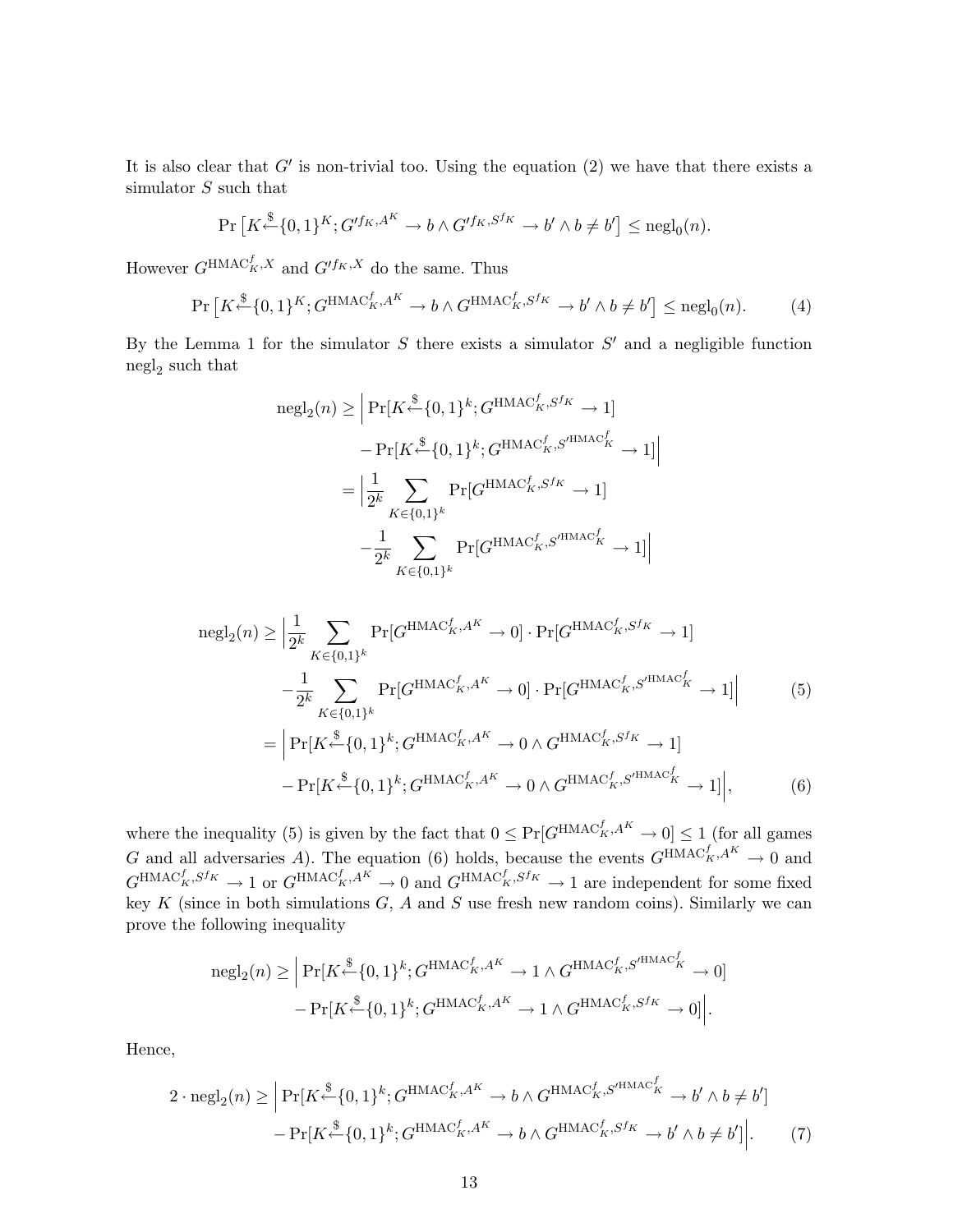By the equation  $(4)$  the second term of the equation  $(7)$  is negligible:

$$
2 \cdot \operatorname{negl}_2(n) \ge \left| \Pr[K \stackrel{\$}{\leftarrow} \{0,1\}^k; G^{\operatorname{HMAC}_{K}^f, A^K} \to b \wedge G^{\operatorname{HMAC}_{K}^f, S^{\prime \operatorname{HMAC}_{K}^f}} \to b' \wedge b \ne b' \right] - \operatorname{negl}_0(n) \right|.
$$

Thus,

$$
2 \cdot \mathrm{negl}_2(n) + \mathrm{negl}_0(n) \ge \Pr[K \xleftarrow{\$} \{0,1\}^k; G^{\mathrm{HMAC}_{K}^f, A^K} \to b \wedge G^{\mathrm{HMAC}_{K}^f, S'^{\mathrm{HMAC}_{K}^f}} \to b' \wedge b \ne b'].
$$

For the proof that HMAC<sup>f</sup> is pseudo-random if f is pseudo-random see [2].

 $\Box$ 

## 6 Prf-BB and Pseudo-random Oracle

*Pseudo-random oracle.* Pseudo-random oracle  $[2, 3, 6]$  is a property of cryptographic hash functions based on the indifferentiability framework introduced by Maurer, Renner and Holenstein [9]. A hash function  $F^g: \{0,1\}^* \to \{0,1\}^y$  based on an ideal compression function g is pseudo-random oracle if it is indifferentiable from a random oracle. More formally, let

$$
\mathbf{Adv}_{F,S}^{\mathrm{Pro}}(A) := \left| \Pr \left[ g \leftarrow \mathrm{RF}_{y+d,y}; A^{F^g,g} \to 1 \right] - \Pr \left[ \mathcal{F} \leftarrow \mathrm{RF}_{*,y}; A^{\mathcal{F}, \mathcal{S}^{\mathcal{F}}} \to 1 \right] \right|
$$

We say that a hash function  $F^g: \{0,1\}^* \to \{0,1\}^g$  based on an ideal compression function g is pseudo-random oracle if for all adversaries there exists a polynomial simulator S and a negligible function negl such that

$$
\mathbf{Adv}_{F,S}^{\mathrm{Pro}}(A) \le \mathrm{negl}(n).
$$

The pseudo-random oracle property (Pro) is meaningful only in the random-oracle model. Since  $F$  is based on an "uncertain" random compression function  $g$ , the Pro is rather a property of domain extension transforms. We say that  $F$  is Pro preserving domain extension transform if  $F<sup>g</sup>$  is Pro. Thus F securely extends the domain of the fixed-input length random oracle g to the variable-input length pseudo-random oracle. This is also the reason why we do not define the pseudo-random oracle property for hash function families. Given a domain extension transform  $F^g: \{0,1\}^* \to \{0,1\}^g$  we can construct a hash function family H:  $\{0,1\}^k \times \{0,1\}^* \to \{0,1\}^y$  by replacing g with a keyed compression function  $f_K$ . However, if  $f_K$  is not random, the security of the resulting hash function family is uncertain [3]. In this section we show that every Pro preserving domain extension transform is also Prf-BB preserving and vice-versa. Hence Prf-BB can be seen as an equivalent to the Pro property in the standard model. We prove this equivalence in the following two theorems.

**Theorem 4.** Let F be a domain extension transform, which is  $Prf-BB$  preserving. Then F is Pro preserving.

*Proof.* Let  $f: \{0,1\}^k \times \{0,1\}^{(y+d)} \to \{0,1\}^y$  be a compression function which is Prf-BB, H:  $\{0,1\}^k \times \{0,1\}^* \to \{0,1\}^y$  be a hash function family such that  $H_K(M) := F^{f_K}(M)$ . Clearly, we just need to consider non-trivial games  $G$  (there are no keys in the Pro experiments). Let G be a non-trivial game.

We prove the following three statements: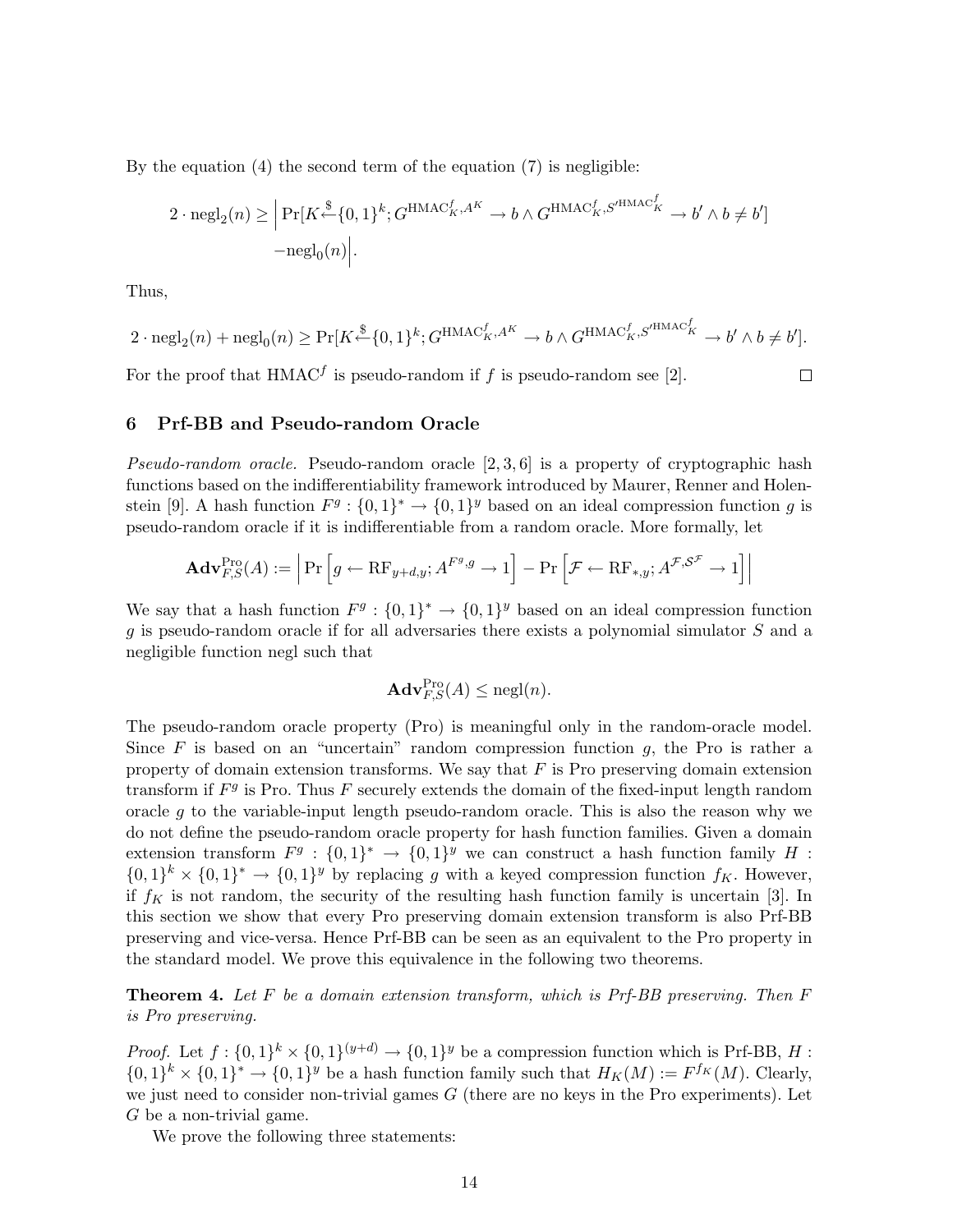(1) There exists a negligible function  $\operatorname{negl}_0$  such that

$$
\left| \Pr \left[ g \leftarrow \mathrm{RF}_{y+d,y}; G^{F^g,g} \to 1 \right] - \Pr \left[ K \stackrel{\$}{\leftarrow} \{0,1\}^k; G^{H_K, f_K} \to 1 \right] \right| \leq \mathrm{negl}_0(n).
$$

Since f is Prf, for all adversaries A there exists a negligible function  $\text{negl}_0$  such that

$$
\left| \Pr[K \stackrel{\$}{\leftarrow} \{0,1\}^k; A^{f_K} \to 1] - \Pr[g \leftarrow \mathrm{RF}_{y+d,y}; A^g \to 1] \right| \leq \mathrm{negl}_0(n) \tag{8}
$$

If we substitute  $A^X := G^{F^X, X}$  in the equation 8 we get the statement (1).

(2) There exists a negligible function  $\operatorname{negl}_1$  and a simulator S such that

$$
\left| \Pr \left[ K \xleftarrow{\$} \{0,1\}^k; G^{H_K, f_K} \to 1 \right] - \Pr \left[ K \xleftarrow{\$} \{0,1\}^k; G^{H_K, S^{H_K}} \to 1 \right] \right| \leq \operatorname{negl}_1(n).
$$

Since the hash function family  $H_K(M)$  has the black-box property, for all non-trivial games G and all adversaries A there exists a simulator S and a negligible function  $negl_1$ such that

$$
\begin{aligned} \operatorname{negl}_1(n) &\geq \operatorname{Pr}\left[ K^{\mathcal{L}} \{0,1\}^k; G^{H_K, A^K} \to b \land G^{H_K, S^{H_K}} \to b' \land b \neq b' \right] \\ &= \operatorname{Pr}\left[ K^{\mathcal{L}} \{0,1\}^k; G^{H_K, A^K} \to 1 \land G^{H_K, S^{H_K}} \to 0 \right] \\ &+ \operatorname{Pr}\left[ K^{\mathcal{L}} \{0,1\}^k; G^{H_K, A^K} \to 0 \land G^{H_K, S^{H_K}} \to 1 \right] \end{aligned}
$$

An adversary  $A^K$  can simulate  $f_K$ , since it knows the key. Thus for all games G there exists a simulator  $S$  such that

$$
\begin{aligned} \mathrm{negl}_1(n) &\geq \mathrm{Pr}\left[K \xleftarrow{\$} \{0,1\}^k; G^{H_K, f_K} \to 1 \wedge G^{H_K, S^{H_K}} \to 0\right] \\ &+ \mathrm{Pr}\left[K \xleftarrow{\$} \{0,1\}^k; G^{H_K, f_K} \to 0 \wedge G^{H_K, S^{H_K}} \to 1\right] \\ &\geq \mathrm{Pr}\left[K \xleftarrow{\$} \{0,1\}^k; G^{H_K, f_K} \to 1 \wedge G^{H_K, S^{H_K}} \to 0\right] \end{aligned}
$$

$$
\begin{split} \mathrm{negl}_{1}(n) &\geq \frac{1}{2^{k}} \sum_{K \in \{0,1\}^{k}} \mathrm{Pr}\left[G^{H_{K},f_{K}} \to 1\right] \left(1 - \mathrm{Pr}\left[G^{H_{K},S^{H_{K}}} \to 1\right]\right) \\ &= \frac{1}{2^{k}} \sum_{K \in \{0,1\}^{k}} \left(\mathrm{Pr}\left[G^{H_{K},f_{K}} \to 1\right] - \mathrm{Pr}\left[G^{H_{K},f_{K}} \to 1\right] \mathrm{Pr}\left[G^{H_{K},S^{H_{K}}} \to 1\right]\right) \\ &\geq \frac{1}{2^{k}} \sum_{K \in \{0,1\}^{k}} \left(\mathrm{Pr}\left[G^{H_{K},f_{K}} \to 1\right] - \mathrm{Pr}\left[G^{H_{K},S^{H_{K}}} \to 1\right]\right) \\ &= \mathrm{Pr}\left[K \stackrel{\$}{\leftarrow} \{0,1\}^{k}; G^{H_{K},f_{K}} \to 1\right] - \mathrm{Pr}\left[K \stackrel{\$}{\leftarrow} \{0,1\}^{k}; G^{H_{K},S^{H_{K}}} \to 1\right] \end{split}
$$

(3) There exists a negligible function  $\text{negl}_2$  such that

$$
\left| \Pr \left[ K \xleftarrow{\$} \{0,1\}^k; G^{H_K, S^{H_K}} \to 1 \right] - \Pr \left[ \mathcal{F} \leftarrow \mathrm{RF}_{*,y}; G^{\mathcal{F}, S^{\mathcal{F}}} \to 1 \right] \leq \mathrm{negl}_2(n).
$$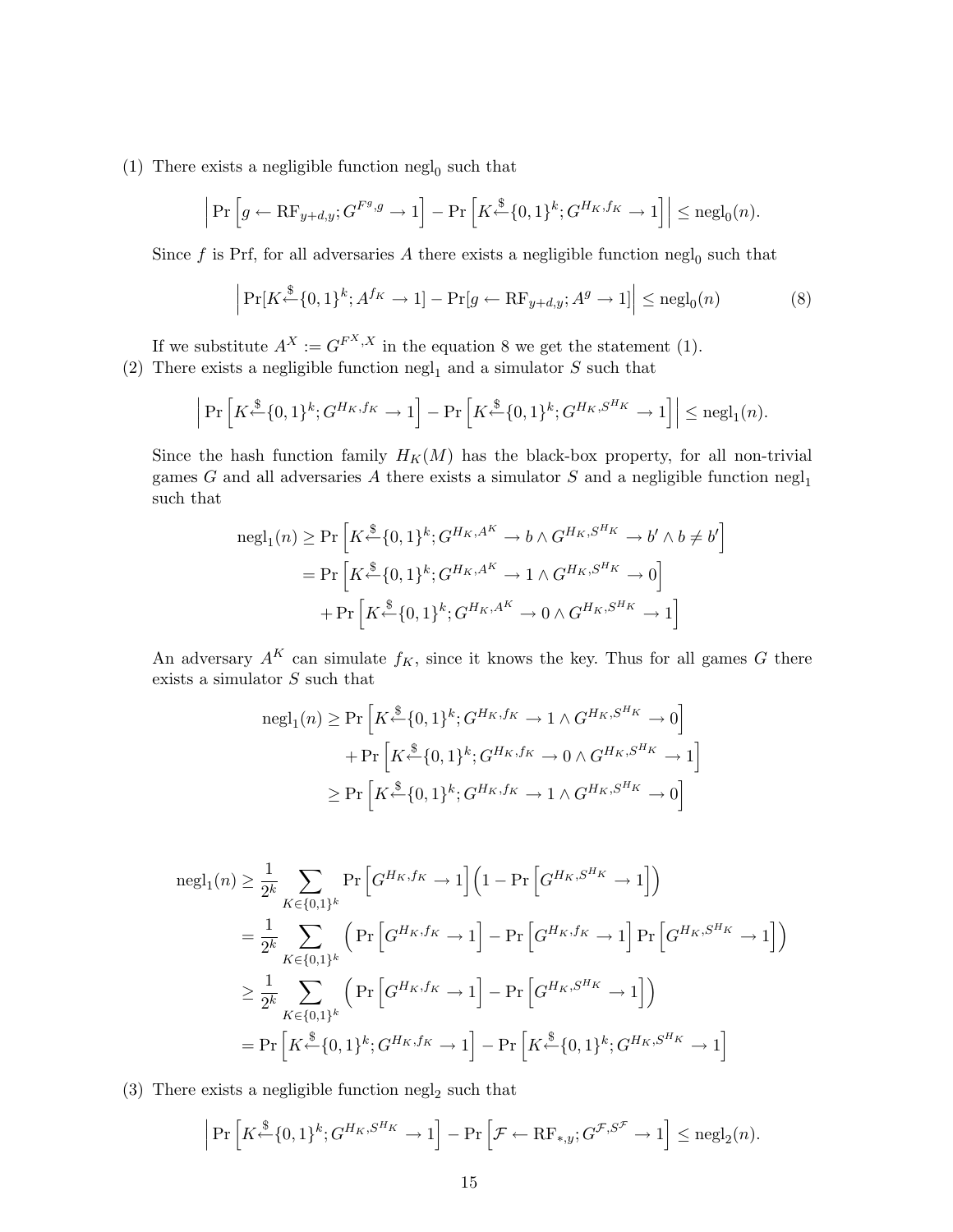From the assumption that  $F$  is Prf-BB preserving we know that the hash function family  $H_K(M) := F^{f_K}(M)$  is Prf. Hence, for all adversaries A there exists a negligible function  $\text{negl}_2$  such that

$$
\left| \Pr[K \stackrel{\$}{\leftarrow} \{0,1\}^k; A^{H_K} \to 1] - \Pr[\mathcal{F} \leftarrow \text{RF}_{*,y}; A^{\mathcal{F}} \to 1] \right| \leq \text{negl}_2(n) \tag{9}
$$

 $\Box$ 

If we substitute  $A^X := G^{F^X,X}$  in the equation (9) we get the statement (3).

Hence, for all games G there exists a simulator S and a negligible functions  $\mathrm{negl}_0$ ,  $\mathrm{negl}_1$ ,  $\mathrm{negl}_2$ , such that

$$
\begin{aligned}\n\left| \Pr \left[ g \leftarrow \mathrm{RF}_{y+d,y}; G^{F^g,g} \to 1 \right] - \Pr \left[ \mathcal{F} \leftarrow \mathrm{RF}_{*,y}; G^{\mathcal{F},S^{\mathcal{F}}} \to 1 \right] \right| &\leq \\
&\leq \left| \Pr \left[ g \leftarrow \mathrm{RF}_{y+d,y}; G^{F^g,g} \to 1 \right] - \Pr \left[ K \stackrel{\$}{\leftarrow} \{0,1\}^k; G^{H_K, f_K} \to 1 \right] \right| \\
&\quad + \left| \Pr \left[ K \stackrel{\$}{\leftarrow} \{0,1\}^k; G^{H_K, f_K} \to 1 \right] - \Pr \left[ K \stackrel{\$}{\leftarrow} \{0,1\}^k; G^{H_K, S^H_K} \to 1 \right] \right| \\
&\quad + \left| \Pr \left[ K \stackrel{\$}{\leftarrow} \{0,1\}^k; G^{H_K, S^H_K} \to 1 \right] - \Pr \left[ \mathcal{F} \leftarrow \mathrm{RF}_{*,y}; G^{\mathcal{F}, S^{\mathcal{F}}} \to 1 \right] \right| \\
&\leq \mathrm{negl}_0(n) + \mathrm{negl}_1(n) + \mathrm{negl}_2(n).\n\end{aligned}
$$

Thus, F is Pro preserving.

**Theorem 5.** Let  $F$  be a domain extension transform, which is Pro preserving. Then  $F$  is Prf-BB preserving.

The proof of this theorem is similar to the proof of the Theorem 3. In the Lemma 2 we prove that a hash function family  $H(K, M) := F^{f_K}(M)$  is pseudo-random if the compression function  $f$  is pseudo-random. In the Lemma 3 (generalization of the Lemma 1) we show that for a Prf compression function  $f$ , all games  $G$  and all simulators  $S$  there exists a simulator S' such that S' is able to simulate  $S^{f_K}$  using  $F_K^f$  for randomly chosen key  $K \in \{0,1\}^k$ . We utilize the Lemma 3 to prove that the hash function family  $H$  has black-box property if  $f$  is Prf-BB.

**Lemma 2.** Let  $f : \{0,1\}^k \times \{0,1\}^{(y+d)} \rightarrow \{0,1\}^y$  be a compression function which is Prf and let F be a Pro preserving domain extension transform. Then a hash function family  $H(K,M) := F^{f_K}(M)$  is Prf, i.e. for all adversaries A there exists a negligible function negl such that

$$
\left| \Pr \left[ K \xleftarrow{\$} \{0,1\}^k; A^{H_K} \to 1 \right] - \Pr \left[ \mathcal{F} \xleftarrow{\$} \mathsf{RF}_{*,y}; A^{\mathcal{F}} \to 1 \right] \right| \le \operatorname{negl}(n).
$$

*Proof.* The domain extension transform  $F$  is Pro preserving, hence for all adversaries  $A$  there exists a simulator  $S$  and negligible function  $negl_0$  such that

$$
\left| \Pr \left[ g \leftarrow \mathrm{RF}_{y+d,y}; A^{F^g,g} \to 1 \right] - \Pr \left[ \mathcal{F} \leftarrow \mathrm{RF}_{*,y}; A^{\mathcal{F}, \mathcal{S}^{\mathcal{F}}} \to 1 \right] \right| \leq \mathrm{negl}_0(n).
$$

The statement above holds also for adversaries  $A'$  which "ignore" their second oracle. Hence, for all adversaries  $A'$  there exists a negligible function  $\operatorname{negl}_0$  such that

$$
\left| \Pr \left[ g \leftarrow \mathrm{RF}_{y+d,y}; A^{\prime F^g} \to 1 \right] - \Pr \left[ \mathcal{F} \leftarrow \mathrm{RF}_{*,y}; A^{\prime \mathcal{F}} \to 1 \right] \right| \leq \mathrm{negl}_0(n). \tag{10}
$$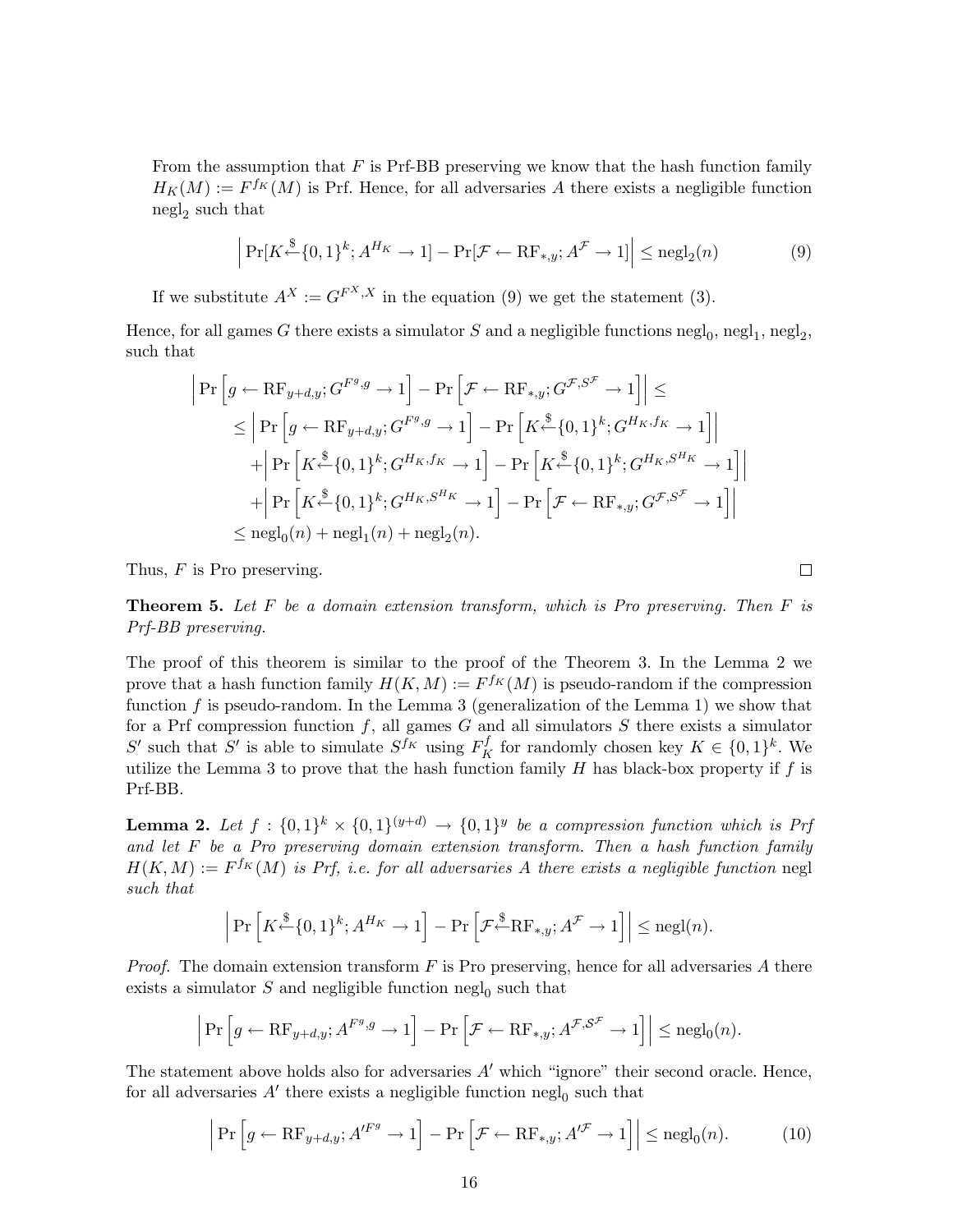The compression function  $f$  is Prf, hence for all adversaries  $D$  there exists a negligible function  $\operatorname{negl}_1$  such that

$$
\left| \Pr \left[ K \xleftarrow{\$} \{0,1\}^k; D^{f_K} \to 1 \right] - \Pr \left[ g \xleftarrow{\$} \mathsf{RF}_{y+d,y}; D^g \to 1 \right] \right| \leq \operatorname{negl}_1(n).
$$

The statement above holds also for adversaries of the form  $D := A'^F$ , where A' is an arbitrary adversary. Therefore for all adversaries  $A'$  there exists a negligible function negl<sub>1</sub> such that

$$
\left| \Pr \left[ K^{\frac{8}{5}} \{0,1\}^k; A'^{F^{f_K}} \to 1 \right] - \Pr \left[ g^{\frac{8}{5}} \mathcal{R} F_{y+d,y}; A'^{F^g} \to 1 \right] \right| \leq \operatorname{negl}_1(n). \tag{11}
$$

Finally, from the equations (10) and (11) we conclude that for all adversaries  $A'$  there exists a negligible functions  ${\mathop{\mathrm{negl}}}_0$  and  ${\mathop{\mathrm{negl}}}_1$  such that

$$
\left| \Pr \left[ K^{\frac{8}{5}} \{0,1\}^k; A'^{F^{f_K}} \to 1 \right] - \Pr \left[ \mathcal{F} \leftarrow \mathrm{RF}_{*,y}; A'^{\mathcal{F}} \to 1 \right] \right| \leq \mathrm{negl}_0(n) + \mathrm{negl}_1(n).
$$

**Lemma 3.** Let  $f: \{0,1\}^k \times \{0,1\}^{(y+d)} \to \{0,1\}^y$  be a compression function which is Prf-BB and let F be a Pro preserving domain extension transform. Then for all games G and all simulators S there exists a simulator S' and a negligible function  $negl(n)$  such that

$$
\left| \Pr[K \stackrel{\$}{\leftarrow} \{0,1\}^k; G^{F^f K, S^f K} \to 1] - \Pr[K \stackrel{\$}{\leftarrow} \{0,1\}^k; G^{F^f K, S'^{F^f K}} \to 1] \right| \leq \text{negl}(n)
$$

Proof. Fix some game G and let

$$
\varepsilon(n) := \left| \Pr[K \stackrel{\$}{\leftarrow} \{0,1\}^k; G^{F^{f_K}, S^{f_K}} \to 1] - \Pr[K \stackrel{\$}{\leftarrow} \{0,1\}^k; G^{F^{f_K}, S'^{F^f_K}} \to 1] \right|
$$
  
\n
$$
\leq \left| \Pr[K \stackrel{\$}{\leftarrow} \{0,1\}^k; G^{F^{f_K}, S^{f_K}} \to 1] - \Pr[g \leftarrow \mathrm{RF}_{y+d,y}; G^{F^g, S^g} \to 1] \right|
$$
  
\n
$$
+ \left| \Pr[g \leftarrow \mathrm{RF}_{y+d,y}; G^{F^g, S^g} \to 1] - \Pr[\mathcal{F} \leftarrow \mathrm{RF}_{*,y}; G^{\mathcal{F}, S'^{\mathcal{F}}} \to 1] \right|
$$
  
\n
$$
+ \left| \Pr[\mathcal{F} \leftarrow \mathrm{RF}_{*,y}; G^{\mathcal{F}, S'^{\mathcal{F}}} \to 1] - \Pr[K \stackrel{\$}{\leftarrow} \{0,1\}^k; G^{F^{f_K}, S'^{F^{f_K}}} \to 1] \right|.
$$

We prove the lemma in three steps.

(1) For all simulators S there exists a negligible function  $\text{negl}_1$  such that

$$
\left| \Pr[K \stackrel{\$}{\leftarrow} \{0,1\}^k; G^{F^f K}, S^{f K} \to 1] - \Pr[g \leftarrow \mathrm{RF}_{y+d,y}; G^{F^g, S^g} \to 1] \right| \leq \mathrm{negl}_1(n).
$$

(2) For all simulators S there exists a simulator  $S'$  and a negligible function negl<sub>2</sub> such that

$$
\left| \Pr[g \leftarrow \mathrm{RF}_{y+d,y}; G^{F^g, S^g} \to 1] - \Pr[\mathcal{F} \leftarrow \mathrm{RF}_{*,y}; G^{\mathcal{F}, S^{\prime\mathcal{F}}} \to 1] \right| \leq \mathrm{negl}_2(n).
$$

(3) For all simulators  $S'$  there exists a negligible function negl<sub>3</sub> such that

$$
\left| \Pr[\mathcal{F} \leftarrow \mathrm{RF}_{*,y}; G^{\mathcal{F},S^{\prime\mathcal{F}}}\rightarrow 1] - \Pr[K \stackrel{\$}{\leftarrow} \{0,1\}^k; G^{F^{\mathcal{f}_K},S^{\prime F^{\mathcal{f}_K}}}\rightarrow 1] \right| \leq \mathrm{negl}_3(n).
$$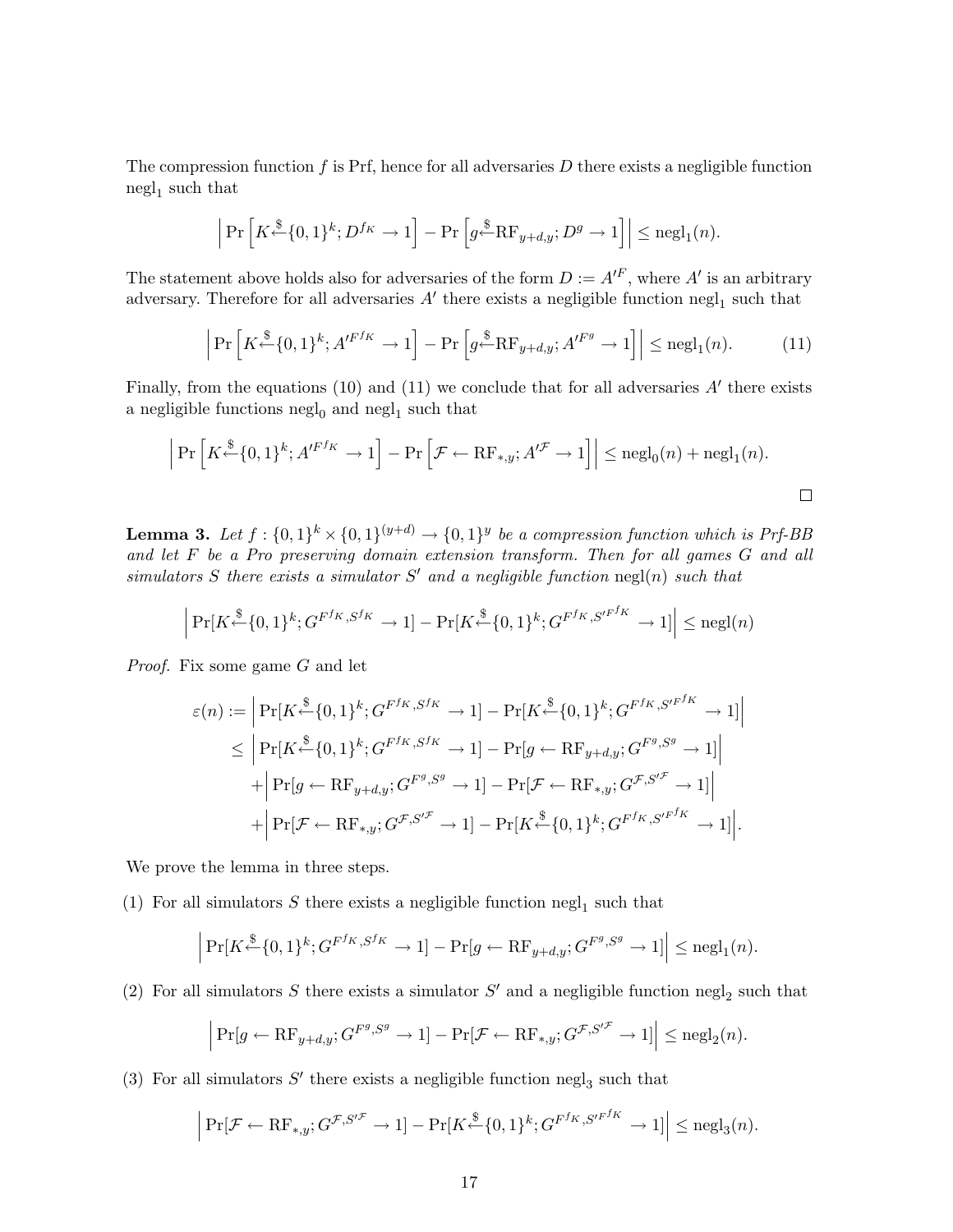The statement (1) is given by the fact that  $f$  is pseudo-random. We create a distinguisher  $D^X$ , which simulates  $G^{F^X,S^X}$ . Since f is pseudo-random, there exists a negligible function  $\operatorname{negl}_1$  such that

$$
\left| \Pr[K \stackrel{\$}{\leftarrow} \{0,1\}^k; D^{f_K} \to 1] - \Pr[g \leftarrow \mathcal{RF}_{y+d,y}; D^g \to 1] \right| \leq \operatorname{negl}_1(n).
$$

However  $D^X$  simulates  $G^{F^X,S^X}$ , hence the statement (1) holds. Similarly we can prove the statement (3), where we utilize the Lemma 2 which states that  $F^{f_K}$  is pseudo-random.

The statement  $(2)$  is given by the fact, that F is Pro preserving. Hence, for all adversaries A there exists a simulator  $S''$  and a negligible function  $\text{negl}_2$  such that

$$
\Big|\Pr\Big[g \leftarrow \mathrm{RF}_{y+d,y}; A^{F^g,g} \to 1\Big]-\Pr\Big[ \mathcal{F} \leftarrow \mathrm{RF}_{*,y}; A^{\mathcal{F},\mathcal{S}''^{\mathcal{F}}}\to 1 \Big]\Big| \leq \mathrm{negl}_2(n)
$$

Now fix some simulator  $S$ , the statement above must hold also for all adversaries of the form  $A^{O_1,O_2} := G^{O_1,S^{O_2}}$ , where G is an arbitrary game. Hence,

$$
\left| \Pr \left[ g \leftarrow \mathrm{RF}_{y+d,y}; G^{F^g, S^g} \to 1 \right] - \Pr \left[ \mathcal{F} \leftarrow \mathrm{RF}_{*,y}; G^{\mathcal{F}, S^{S''^{\mathcal{F}}}} \to 1 \right] \right| \leq \mathrm{negl}_2(n).
$$

By a simple substitution  $S^{I\mathcal{F}} := S^{S^{I\mathcal{F}}}$  we get the statement (2)

$$
\left| \Pr[g \leftarrow \mathrm{RF}_{y+d,y}; G^{F^g, S'^{F^g}} \to 1] - \Pr[\mathcal{F} \leftarrow \mathrm{RF}_{*,y}; G^{\mathcal{F}, S^{\mathcal{F}}} \to 1] \right| \leq \mathrm{negl}_2(n).
$$

By combining statements  $(1)$ ,  $(2)$  and  $(3)$  we have

$$
\varepsilon(n) \le \mathrm{negl}_1(n) + \mathrm{negl}_2(n) + \mathrm{negl}_3(n).
$$

 $\Box$ 

*Proof of the Theorem 5.* Let  $f: \{0,1\}^k \times \{0,1\}^d \times \{0,1\}^y \rightarrow \{0,1\}^y$  be a compression function which is Prf-BB. We show that  $F^{f_K}$  is Prf-BB. Since f has black-box property there exists a negligible function  $negl(n)$  such that

$$
(\forall \text{non-trivial } G)(\forall A)(\exists S) \Pr\left[K \stackrel{\$}{\leftarrow} \{0,1\}^K; G^{f_K, A^K} \to b \land G^{f_K, S^{f_K}} \to b' \land b \neq b'\right] \leq \text{negl}(n). \tag{12}
$$

Let G be some non-trivial game and A some adversary. We want to show that there exists a simulator S such that

$$
\Pr\left[K \xleftarrow{\$} \{0,1\}^K; G^{F^f_K, A^K} \to b \land G^{F^f_K, S^{F^f_K}} \to b' \land b \neq b'\right] \le \text{negl}(n). \tag{13}
$$

Consider the game  $G'^{f_K,X}$ , which simulates  $G^{H_K,X}$ . When G asks its first oracle  $H_K$  a query M, then G' computes  $Y = F_K^f(M)$  and answers Y. Since G' is able to simulate  $F_K^f$  using its oracle  $f_K$ , it is clear that for all ITMs X and all keys  $K \in \{0,1\}^k$  is

$$
\Pr[G^{F^f_K, X} \to 1] = \Pr[G'^{f_K, X} \to 1].
$$

It is also clear that  $G'$  is non-trivial too. Using the equation  $(12)$  we have that there exists a simulator S such that

$$
\Pr\left[K \xleftarrow{\$} \{0,1\}^K; G'^{f_K, A^K} \to b \land G'^{f_K, S^{f_K}} \to b' \land b \neq b'\right] \leq \operatorname{negl}(n).
$$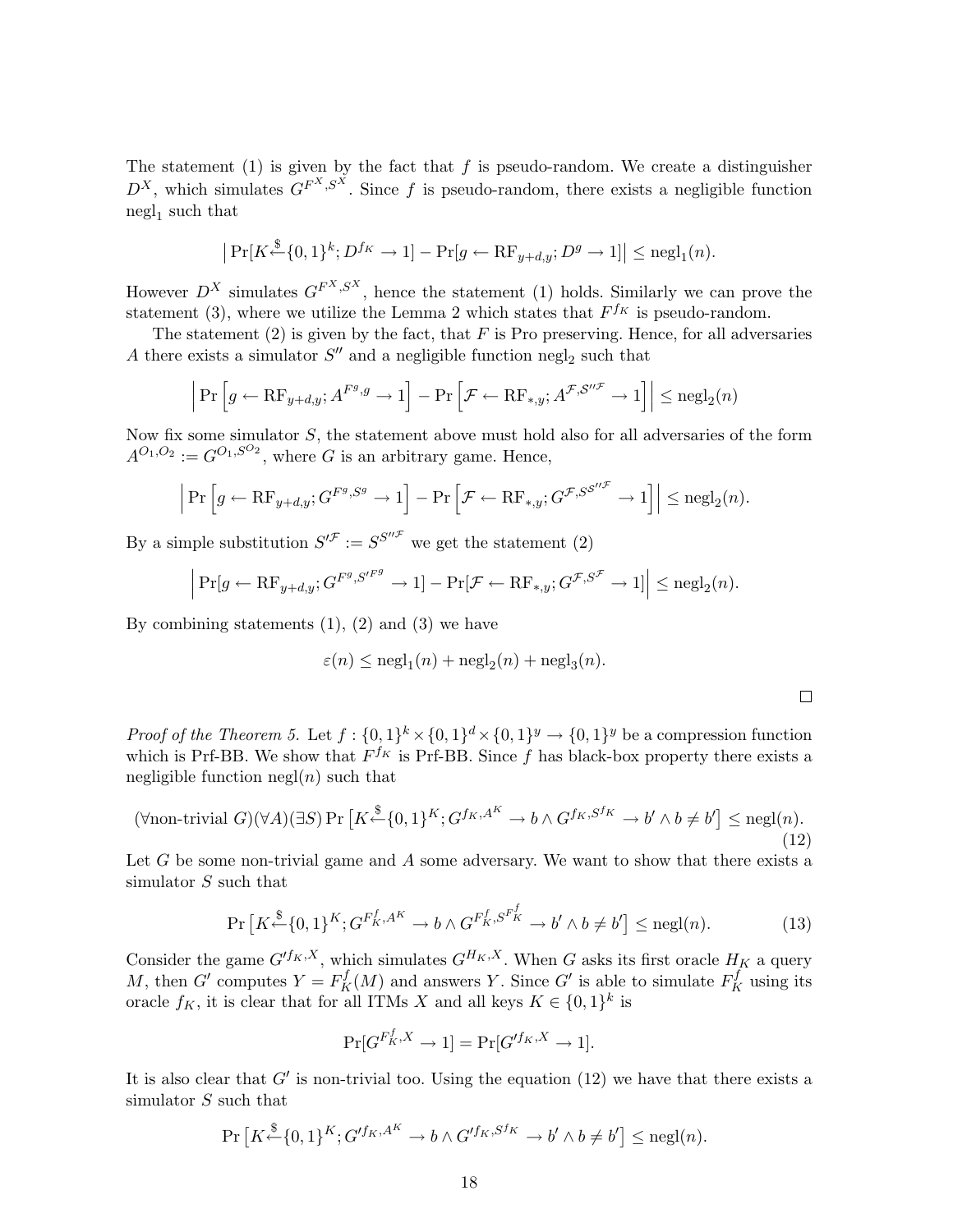However  $G^{F_{K}^f, X}$  and  $G'^{f_{K}, X}$  do the same. Thus

$$
\Pr\left[K \xleftarrow{\$} \{0,1\}^K; G^{F_K^f, A^K} \to b \land G^{F_K^f, S^f K} \to b' \land b \neq b'\right] \le \operatorname{negl}(n). \tag{14}
$$

Now by the Lemma 3 for all simulators  $S$  there exists a simulator  $S'$  and a negligible function  $\operatorname{negl}_0$  such that

$$
\begin{split} \n\text{negl}_{0}(n) &\geq \left| \Pr[K \xleftarrow{\$} \{0,1\}^{k}; G^{F^{f_{K}}, S^{f_{K}}} \to 1] - \Pr[K \xleftarrow{\$} \{0,1\}^{k}; G^{F^{f_{K}}, S'^{F^{f_{K}}} \to 1] \right| \\ \n&= \left| \frac{1}{2^{k}} \sum_{K \in \{0,1\}^{k}} \Pr[G^{F^{f_{K}}, S^{f_{K}}} \to 1] - \frac{1}{2^{k}} \sum_{K \in \{0,1\}^{k}} \Pr[G^{F^{f_{K}}, S'^{F^{f_{K}}} \to 1] \right| \\ \n&\geq \left| \frac{1}{2^{k}} \sum_{K \in \{0,1\}^{k}} \Pr[G^{F^{f_{K}}, A^{K}} \to 0] \cdot \Pr[G^{F^{f_{K}}, S^{f_{K}}} \to 1] \\ \n&\quad - \frac{1}{2^{k}} \sum_{K \in \{0,1\}^{k}} \Pr[G^{F^{f_{K}}, A^{K}} \to 0] \cdot \Pr[G^{F^{f_{K}}, S'^{F^{f_{K}}} \to 1] \\ \n&= \left| \Pr[K \xleftarrow{\$} \{0,1\}^{k}; G^{F^{f_{K}}, A^{K}} \to 0 \land G^{F^{f_{K}}, S^{f_{K}}} \to 1] \right| \\ \n&\quad - \Pr[K \xleftarrow{\$} \{0,1\}^{k}; G^{F^{f_{K}}, A^{K}} \to 0 \land G^{F^{f_{K}}, S'^{F^{f_{K}}} \to 1] \right|, \n\end{split} \n\tag{16}
$$

where the inequality (15) is given by the fact that  $0 \leq \Pr[G^{F^f K}, A^K \to 0] \leq 1$  (for all games G and all adversaries A). The equation (16) holds, because the events  $G^{F^fK,A^K} \to 0$  and  $G^{F^fK}, S^{f_K} \to 1$  or  $G^{F^fK}, A^K \to 0$  and  $G^{F^fK}, S^{f_K} \to 1$  are independent for some fixed key K. Similarly we can prove the following inequality

$$
\text{negl}_{0}(n) \ge \left| \Pr[K \stackrel{\$}{\leftarrow} \{0, 1\}^{k}; G^{F^{f_K}, A^K} \to 1 \land G^{F^{f_K}, S'^{F^{f_K}}} \to 0] - \Pr[K \stackrel{\$}{\leftarrow} \{0, 1\}^{k}; G^{F^{f_K}, A^K} \to 1 \land G^{F^{f_K}, S^{f_K}} \to 0] \right|.
$$
 (17)

Hence,

$$
2 \cdot \text{negl}_{0}(n) \ge \left| \Pr[K \stackrel{\$}{\leftarrow} \{0, 1\}^{k}; G^{F^{f_K}, A^K} \to b \land G^{F^{f_K}, S'^{F^{f_K}}} \to b' \land b \ne b'] - \Pr[K \stackrel{\$}{\leftarrow} \{0, 1\}^{k}; G^{F^{f_K}, A^K} \to b \land G^{F^{f_K}, S^{f_K}} \to b' \land b \ne b'] \right|.
$$
 (18)

By the inequality (12) we know that the second term of the inequality (18) is negligible, hence

$$
2 \cdot \operatorname{negl}_{0}(n) \ge \left| \Pr[K \stackrel{\$}{\leftarrow} \{0,1\}^{k}; G^{F^{f_K}, A^K} \to b \land G^{F^{f_K}, S'^{F^{f_K}}} \to b' \land b \ne b'] -\operatorname{negl}(n) \right|.
$$
\n(19)

Thus,

$$
\Pr[K \xleftarrow{\$} \{0,1\}^k; G^{F^f K}, A^K \to b \wedge G^{F^f K}, S'^{F^f K} \to b' \wedge b \neq b'] \leq 2 \cdot \operatorname{negl}_0(n) + \operatorname{negl}(n),
$$

The fact that  $F^{f_K}$  is Prf is proved in the Lemma 2.